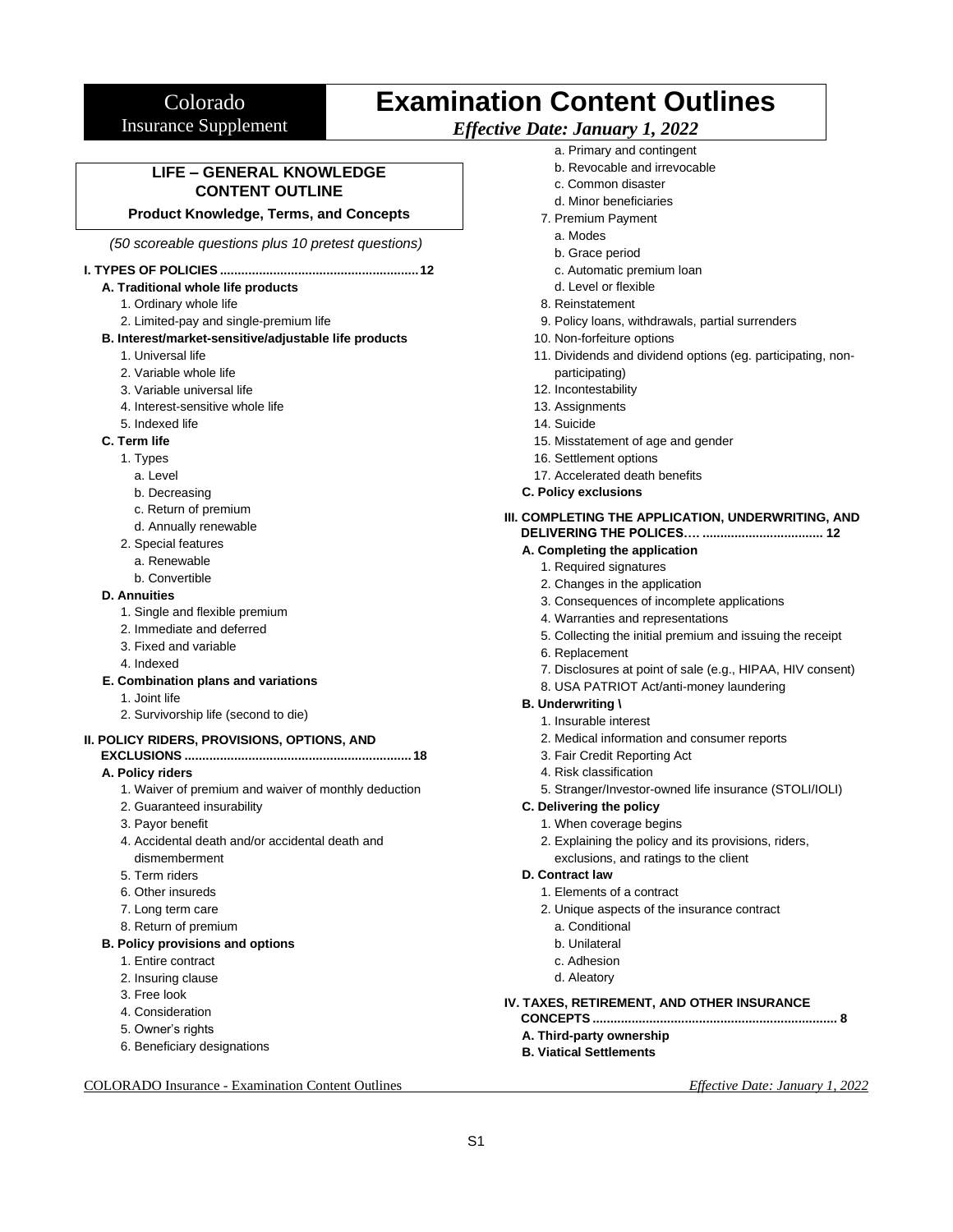### **C. Life Settlements**

### **D. Group life insurance**

- 1. Conversion privilege
- 2. Contributory vs. noncontributory

# **E. Retirement plans**

- 1. Qualified plans
- 2. Nonqualified plans
- **F. Life insurance needs analysis/suitability**
	- 1. Personal insurance needs
	- 2. Business insurance needs
		- a. Key person
	- b. Buy sell

#### **G. Social Security benefits**

- **H. Tax treatment of insurance premiums, proceeds, and dividends** 
	- 1. Individual life
	- 2. Group life
	- 3. Modified Endowment Contracts (MECs)

# **LIFE**

### **COLORADO SPECIFIC CONTENT OUTLINE**

# **State Statutes, Rules and Regulations**

*(30 scoreable questions plus 5 pretest questions)*

### **I. COLORADO STATUTES, RULES, AND REGULATIONS COMMON TO LIFE, SICKNESS AND ACCIDENT, PROPERTY (FIRE), AND CASUALTY INSURANCE....20**

- **A. Insurance Commissioner** 1. Power and duties *Ref: 10-1-104; 10-1-105; 10-1-108; 10-1-109; 10-1-201 through 204; 10-3-105; 10-3-208; 10-3-1106*
	- 2. Hearings and penalties *Ref: 10-2-801; 10-2-804; 10-3-1104; 10-3-1107 through 1109; 10-3-1111*
	- 3. License suspension and revocation *Ref: 10-2-401; 10-2-801 through 804; 10-3-904.6; 10-3-904.7; 10-3-1108*
	- 4. Records and requests for information *Ref: 1-1-7; 1-1-8*

### **B. Licensing and producers' legal responsibility**

- 1. Persons required to be licensed *Ref: 10-2-103(6); 10-2-105; 10-2-201; 10-2-401; 10-2-404; 10-2-407; 10-2-408; 10-2-412; 10-2-416; 10-2-701; 10-2-702; 10-2-801; Reg. 1-2-10*
- 2. Payment and acceptance of commissions/fees *Ref: 10-2-401; 10-2-702; Reg. 1-2-9*
- 3. Fiduciary/commingling *Ref: 10-2-704; Reg. 1-2-1*
- 4. Prelicensing and continuing education *Ref: 10-2-301; Reg. 1-2-4; 1-2-5*
- 5. Unauthorized entities
	- *Ref: 10-3-903 through 10-3-904.5, 10-3- 906, 10-3-908*
- **C. Unfair competition and deceptive practices**
	- 1. Coercion *Ref: 10-3-1104(1)(d); 10-3-1105*
	- 2. Misrepresentation

# COLORADO Insurance - Examination Content Outlines *Effective Date: January 1, 2022*

*Ref: 10-3-1104(1)(a); 10-1-128*

- 3. Unfair discrimination
	- *Ref: 10-3-1104(1)(f); 10-3-1104.5*
- 4. Controlled business *Ref: 10-2-401(4)*
- 5. Defamation
	- *Ref: 10-1-116; 10-3-1104(1)(c)*
- 6. Rebates
	- *Ref: 10-3-1104(1)(g)*
- 7. Unfair claims practices *Ref: 10-3-1104(1)(h); Reg. 5-1-14 (P&C only)*
- 8. Colorado Fraud Statute *Ref: 10-1-128; 10-1-129*

### **II. COLORADO STATUTES, RULES, AND REGULATIONS PERTINENT TO LIFE INSURANCE ONLY................... 10**

### **A. Policy replacement**

- 1. Replacement forms
	- *Ref: Reg. 4-1-4*
- 2. Record keeping of replacements *Ref: Reg. 4-1-4*
- **B. Group Life** *Ref: 10-7-106; 10-7-201 through 207*
- **C. Suicide**
- *Ref: 10-7-109* **D. Free Look period/Disclosure**
- *Ref: 10-7-302; Reg. 4-1-4*
- **E. Interest on Proceeds**
	- *Ref: 10-7-112*
- **F. Sales and Marketing of Life and Annuities**

*Ref: 10-7-103 Reg. 1-2-18; 4-1-1; 4-1-2; 4-1-3; 4-1-8; 4-1-11; 4-1-12*

- 1. Unfair trade practices
- 2. Suitability requirements
- 3. Disclosures
- 4. Advertising
- **G. Insurable Interest**
	- *Ref: 10-7-701 through 710*
- **H. Lapse Notice Requirement** *Ref: 10-7-105.5*

# **ACCIDENT & HEALTH – GENERAL KNOWLEDGE CONTENT OUTLINE**

# **Product Knowledge, Terms, and Concepts**

*(50 scoreable questions plus 10 pretest questions)*

**I. TYPES OF POLICIES........................................................ 14**

### **A. Disability income**

- 1. Individual disability income policy
- 2. Business overhead expense policy
- 3. Business disability buyout policy
- 4. Group disability income policy
- 5. Key employee policy
- **B. Accidental death and dismemberment**
- **C. Medical expense insurance** 
	- 1. Basic hospital, medical, and surgical policies
	- 2. Major medical policies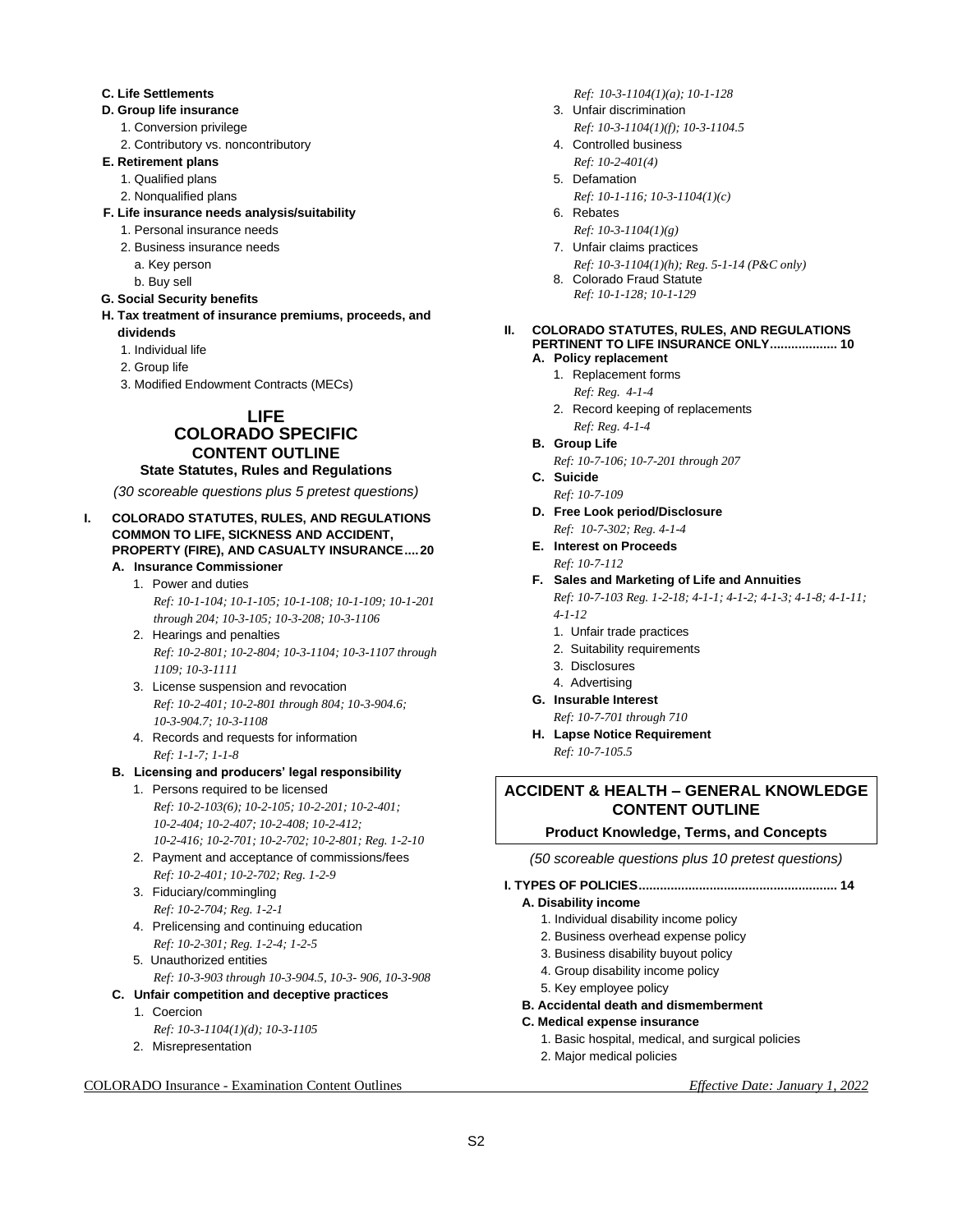- 3. Health Maintenance Organizations (HMOs)
- 4. Preferred Provider Organizations (PPOs)
- 5. Point of Service (POS) plans
- 6. Flexible Spending Accounts (FSAs)
- 7. High Deductible Health Plans (HDHPs) and related Health Savings Accounts (HSAs)

### **D. Medicare supplement policies**

- **E. Group insurance**
	- 1. Differences between individual and group contracts
	- 2. General characteristics
	- 3. COBRA

### **F. Individual/Group Long Term Care (LTC)**

- **G. Other policies**
	- 1. Dental
	- 2. Vision
	- 3. Cancer
	- 4. Critical illness or specified disease
	- 5. Worksite (employer-sponsored)
	- 6. Hospital indemnity
	- 7. Short-term medical
	- 8. Accident

# **II. POLICY PROVISIONS, CLAUSES, AND RIDERS............20**

- **A. Mandatory and optional provisions** 
	- 1. Entire contract
	- 2. Time limit on certain defenses (incontestable)
	- 3. Grace period
	- 4. Reinstatement
	- 5. Notice of claim
	- 6. Claim forms
	- 7. Proof of loss
	- 8. Time of payment of claims
	- 9. Payment of claims
	- 10. Physical examination and autopsy
	- 11. Legal actions
	- 12. Change of beneficiary
	- 13. Misstatement of age or sex
	- 14. Change of occupation
	- 15. Illegal occupation
	- 16. Relation of earning to insurance

# **B. Other provisions and clauses**

- 1. Insuring clause
- 2. Free look
- 3. Consideration clause
- 4. Probationary period
- 5. Elimination period
- 6. Waiver of premium
- 7. Exclusions and limitations
- 8. Preexisting conditions
- 9. Coinsurance
- 10. Deductibles
- 11. Eligible expenses
- 12. Copayments
- 13. Pre-authorizations and prior approval requirements
- 14. Usual, reasonable, and customary (URC) charges
- 15. Lifetime, annual, or per cause maximum benefit limits
- **C. Riders**

# COLORADO Insurance - Examination Content Outlines *Effective Date: January 1, 2022*

- 1. Impairment/exclusions
- 2. Guaranteed insurability
- **D. Rights of renewability** 
	- 1. Noncancelable
	- 2. Cancelable
	- 3. Guaranteed renewable
- **III. SOCIAL INSURANCE ..................................................... 3**
	- **A. Medicare (Parts A, B, C, D)**
	- **B. Medicaid**
	- **C. Social Security benefits**
- **IV. OTHER INSURANCE CONCEPTS.................................. 4**
	- **A. Total, partial, recurrent and residual disability**
	- **B. Owner's rights**
	- **C. Dependent children benefits**
	- **D. Primary and contingent beneficiaries**
	- **E. Modes of premium payments**
	- **F. Nonduplication and coordination of benefits (e.g., primary vs. excess)**
	- **G. Occupational vs. non-occupational**
	- **H. Tax treatment of premiums and proceeds of insurance contracts (e.g., disability income and medical expenses, etc.)**
	- **I. Managed care**
	- **J. Workers Compensation**
	- **K. Subrogation**
- **V. FIELD UNDERWRITING PROCEDURES......................... 9**
	- **A. Completing the application**
	- **B. Explaining sources of insurability and HIPAA privacy information (e.g., MIB Report, Fair Credit Reporting Act, etc.)**
	- **C. Initial premium payment and receipt and consequences of the receipt (e.g., medical examination, etc.)**
	- **D. Submitting application (and initial premium if collected) to company for underwriting**
	- **E. Policy delivery**
	- **F. Explaining policy and its provisions, riders, exclusions, and ratings to clients**
	- **G. Replacement**
	- **H. Contract law** 
		- 1. Elements of a contract
		- 2. Insurable interest
		- 3. Warranties and representations
		- 4. Unique aspects of the insurance contract
			- a. Conditional
			- b. Unilateral
			- c. Adhesion
			- d. Aleatory

# **ACCIDENT & HEALTH COLORADO SPECIFIC CONTENT OUTLINE**

# **State Statutes, Rules and Regulations**

*(30 scoreable questions plus 6 pretest questions)*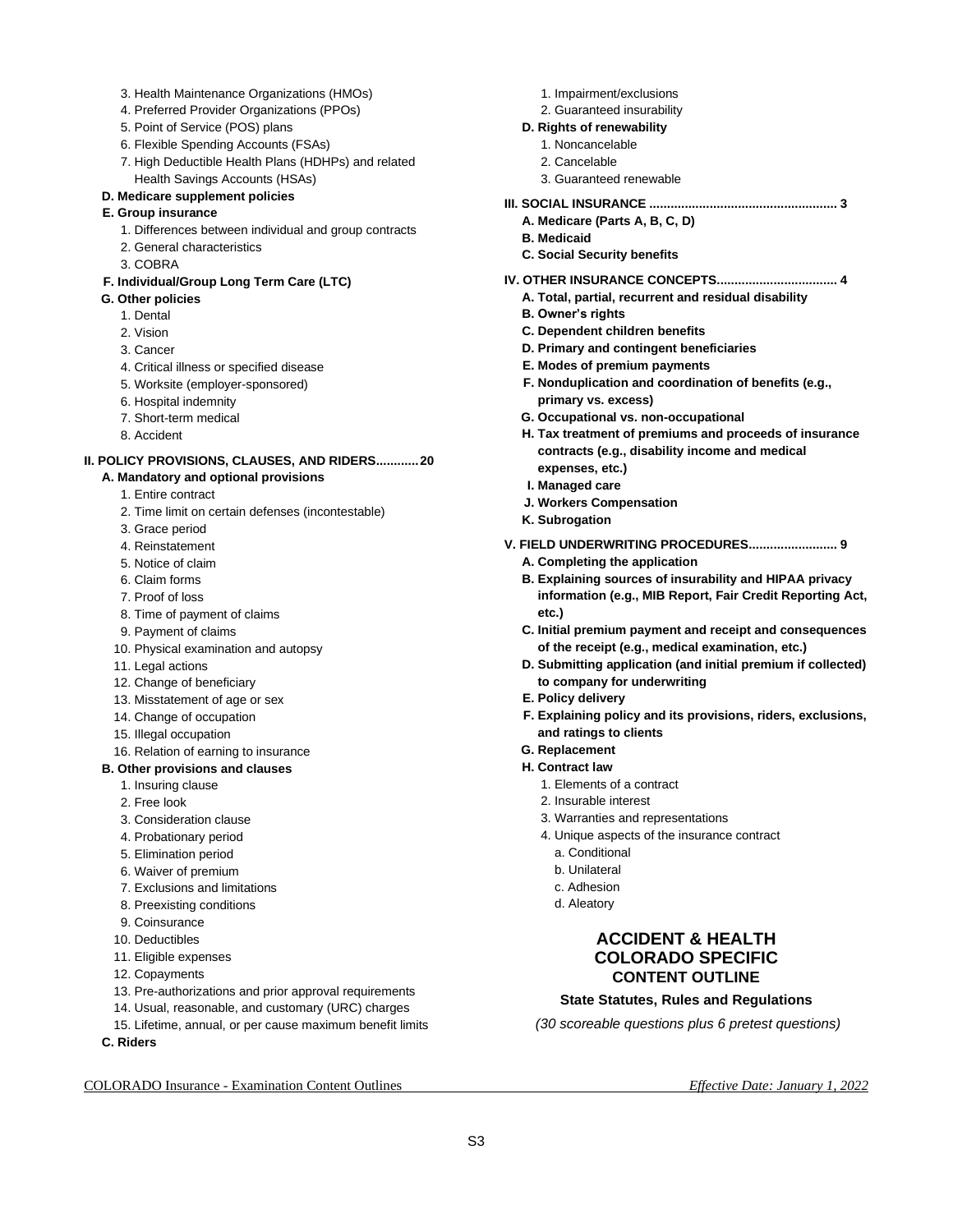### **I. COLORADO STATUTES, RULES, AND REGULATIONS COMMON TO LIFE, SICKNESS AND ACCIDENT, PROPERTY (FIRE), AND CASUALTY INSURANCE....19**

- **A. Insurance Commissioner** 1. Power and duties *Ref: 10-1-104; 10-1-108; 10-1-109; 10-1-201 through 204; 10-3-105; 10-3-208;10-3-1106*
	- 2. Hearings and penalties *Ref: 10-2-801; 10-2-804; 10-3-1104; 10-3-1107; 10-3- 1111; 10-3-1108; 10-3-1109*
	- 3. License suspension and revocation *Ref: 10-2-801; 10-2-803; 10-3-1108*
	- 4. Records and requests for information *Ref: 1-1-7; 1-1-8*

# **B. Licensing and producers' legal responsibility**

- 1. Persons required to be licensed *Ref: 10-2-103(6); 10-2-105; 10-2-201; 10-2-401; 10-2-404; 10-2-407; 10-2-408; 10-2-412 10-2-416; 10-2-701; Reg. 1-2-10*
- 2. Payment and acceptance of commissions/fees *Ref: 10-2-401; 10-2-702; Reg. 1-2-9*
- 3. Fiduciary/commingling *Ref: 10-2-704; Reg. 1-2-1*
- 4. Prelicensing and continuing education *Ref: 10-2-301; Reg. 1-2-4; 1-2-5*
- 5. Unauthorized entities *Ref: 10-3-903 through 904.5; 10-3-906; 10-3-908*

# **C. Unfair competition and deceptive practices**

- 1. Coercion *Ref: 10-3-1104(1)(d); 10-3-1105*
- 2. Misrepresentation *Ref: 10-3-1104(1)(a); 10-1-128*
- 3. Unfair discrimination *Ref: 10-3-1104(1)(f); 10-3-1104.5*
- 4. Controlled business *Ref: 10-2-401(4)*
- 5. Defamation
- *Ref: 10-1-116; 10-3-1104(1)(c)*  6. Rebates
	- *Ref: 10-3-1104(1)(g)*
- 7. Unfair claims practices *Ref: 10-3-1104(1)(h); 10-16-214 Reg. 5-1-14 (P&C only)*
- 8. Colorado Fraud Statute *Ref: 10-1-128; 10-1-129; Reg. 6-5-1*

#### **II. COLORADO STATUTES, RULES, AND REGULATIONS PERTINENT TO SICKNESS AND ACCIDENT INSURANCE ONLY ...........................................................................11**

- **A. Common requirements for Sickness and Accident**
	- 1. Maternity/newborn coverage *Ref: 10-16-104(1); 10-16-104(3)*
	- 2. Complications of pregnancy *Ref: 10-16-104(2)*
	- 3. Mammography/prostate screenings *Ref: 10-16-104(10); 10-16-104(18)*
	- 4. Diabetes

# COLORADO Insurance - Examination Content Outlines *Effective Date: January 1, 2022*

*Ref: 10-16-104(13); 10-16-151*

- 5. Hospice/home health care
	- *Ref: 10-16-104(8); Reg. 4-2-8*
- 6. Guaranteed renewability *Ref: 10-16-105.1*
- 7. Prompt pay
	- *Ref: 10-16-106.5; Reg. 4-2-24*
- 8. Utilization review
	- *Ref: 10-16-113, 10-16-113.5; Reg. 4-2-17; 4-2-21; 4-4-5*
- 9. Mandated benefits
	- *Ref: 10-16-104; 4-2-28; 4-2-30*
- 11. Essential Health Benefits *Ref: 10-16-102(22); 10-16-103.4; Reg. 4-2-42*

# **B. Individual coverage**

- 1. Required provisions *Ref: 10-16-202*
- 2. Replacement
	- *Ref: 10-16-202; Reg.4-2-1*
- 3. Grace Period *Ref: 10-16-140; Reg. 4-2-48*
- 4. Termination *Ref: 10-16-222, 10-16-325, 10-16-429*
- 5. Enrollment periods
- *Ref: 10-16-105.7; Reg. 4-2-43*
- **C. Group coverage**
	- 1. Continuation *Ref: 10-16-108(1)*
		-
	- 2. Maternity *Ref: 10-16-104(3)*
	- 3. Mental health
		- *Ref: 10-16-104 (5.5); Reg. 4-2-64*
	- 4. Leasing companies *Ref: 10-16-105.6; 10-16-214(5); Reg. 4-6-10*
- **D. Small group coverage**

# 1. Definitions

- *Ref: 10-16-102(18); 10-16-102(61-63); 10-16-105.2; Reg. 4-6-8*
- a. small employer
- b. eligible employee
- 2. Guaranteed issue/open enrollment/ special enrollment
	- *Ref: 10-16-105, 10-16-105.7; Reg. 4-2-43*
- 3. Rating factors
	- *Ref: 10-16-102(9); 10-16-105.6*
- 4. Participation requirements *Ref: 10-16-102(61); 10-16-105(3); Reg. 4-6-8*
- **E. Fair marketing standards**

*Ref: 10-16-108.5; Reg. 4-2-20*

# **F. Specified products**

1. Medicare Supplement *Ref: 10-18-101(4); 10-18-103; 10-18-106(1); 10-18- 106(2); 10-18-107; 10-18-108; 10-18-109; Reg. 4-3-1; 4- 3-2*

- 2. Long Term Care *Ref: 10-19-101 through 115; Reg. 4-4-1; 4-4-4; 4-4-5*
- 3. Benefit plan description *Ref: 10-16-108.5(11); Reg. 4-2-20*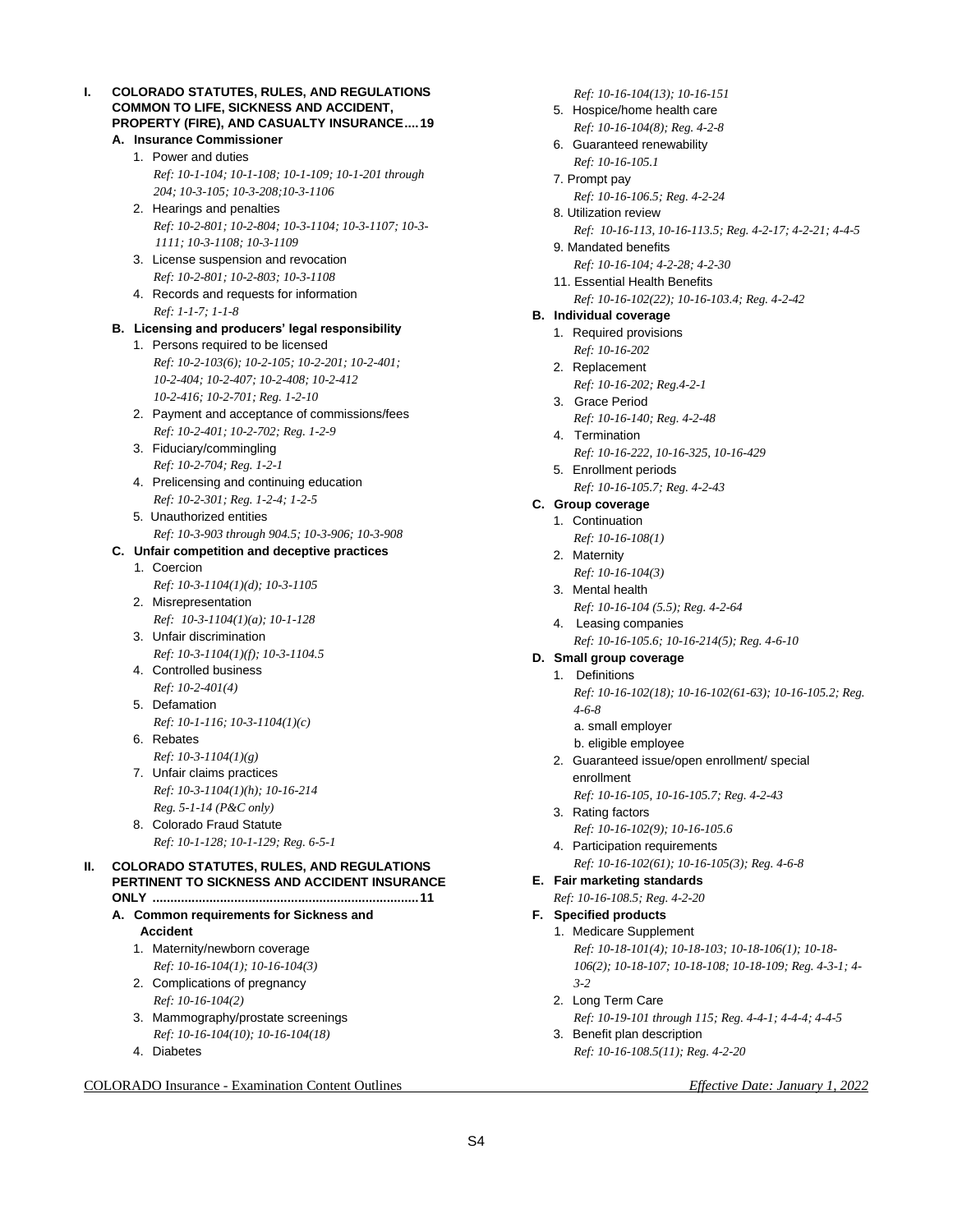- **G. Commission Disclosure** *Ref: 10-16-133; Reg. 1-2-17*
- **H. Sales and Marketing of Health Insurance** *Ref: 10-16-105.2; Reg.4-2-1; 4-2-3; 4-3-1; 4-3-2; 4-4-1; 4-6-8*

# **PROPERTY – GENERAL KNOWLEDGE CONTENT OUTLINE**

### **Product Knowledge, Terms, and Concepts**

*(50 scoreable questions plus 10 pretest questions)*

# **I. TYPES OF POLICIES ........................................................25**

- **A. Homeowners** 
	- 1. HO-2
	- 2. HO-3
	- 3. HO-4
	- 4. HO-5
	- 5. HO-6
	- 6. HO-8
- **B. Dwelling policies**
	- 1. DP-1
	- 2. DP-2
	- 3. DP-3
- **C. Commercial lines** 
	- 1. Commercial Package Policy (CPP)
	- 2. Commercial property
		- a. Commercial building and business personal property form
		- b. Causes of loss forms
		- c. Business income
		- d. Extra expense
	- e. Equipment breakdown
	- 3. Business Owners Policy (BOP)
	- 4. Builders Risk

#### **D. Inland marine**

- 1. Personal Articles floaters
- 2. Commercial Property floaters
- **E. National Flood Insurance Program**
- **F. Others**
	- 1. Earthquake
	- 2. Mobile Homes
	- 3. Watercraft
	- 4. Farm Owners
	- 5. Windstorm
- **II. INSURANCE TERMS AND RELATED CONCEPTS .........14**
	- **A. Insurance** 
		- 1. Law of Large Numbers
	- **B. Insurable interest**
	- **C. Risk** 
		- 1. Pure vs. Speculative Risk
	- **D. Hazard** 
		- 1. Moral
		- 2. Morale
		- 3. Physical
	- **E. Peril**
	- **F. Loss** 
		- 1. Direct

COLORADO Insurance - Examination Content Outlines *Effective Date: January 1, 2022*

- 2. Indirect
- **G. Loss Valuation**
	- 1. Actual cash value
	- 2. Replacement cost
	- 3. Market value
	- 4. Stated/agreed value
	- 5. Salvage value
- **H. Proximate cause**
- **I. Deductible**
- **J. Indemnity**
- **K. Limits of liability**
- **L. Coinsurance/Insurance to value**
- **M. Occurrence**
- **N. Cancellation**
- **O. Nonrenewal**
- **P. Vacancy and unoccupancy**
- **Q. Liability** 
	- 1. Absolute
	- 2. Strict
	- 3. Vicarious
- **R. Negligence**
- **S. Binder**
- **T. Endorsements**
- **U. Blanket vs. Specific**
- **III. POLICY PROVISIONS AND CONTRACT LAW .............. 11**
	- **A. Declarations**
	- **B. Insuring agreement**
	- **C. Conditions**
	- **D. Exclusions**
	- **E. Definition of the insured**
	- **F. Duties of the insured**
	- **G. Obligations of the insurance company**
	- **H. Mortgagee rights**
	- **I. Proof of loss**
	- **J. Notice of claim**
	- **K. Appraisal**

S5

- **L. Other Insurance Provision**
- **M. Subrogation**
- **N. Elements of a contract**
- **O. Warranties, representations, and concealment**
- **P. Sources of underwriting information**
- **Q. Fair Credit Reporting Act**
- **R. Privacy Protection (Gramm Leach Bliley)**
- **S. Policy Application**
- **T. Terrorism Risk Insurance Act (TRIA)**

# **PROPERTY-COLORADO SPECIFIC CONTENT OUTLINE**

### **State Statutes, Rules and Regulations**

*(25 scoreable questions plus 5 pretest questions)*

**I. COLORADO STATUTES, RULES, AND REGULATIONS COMMON TO LIFE, SICKNESS AND ACCIDENT, PROPERTY (FIRE), AND CASUALTY INSURANCE ... 19 A. Insurance Commissioner**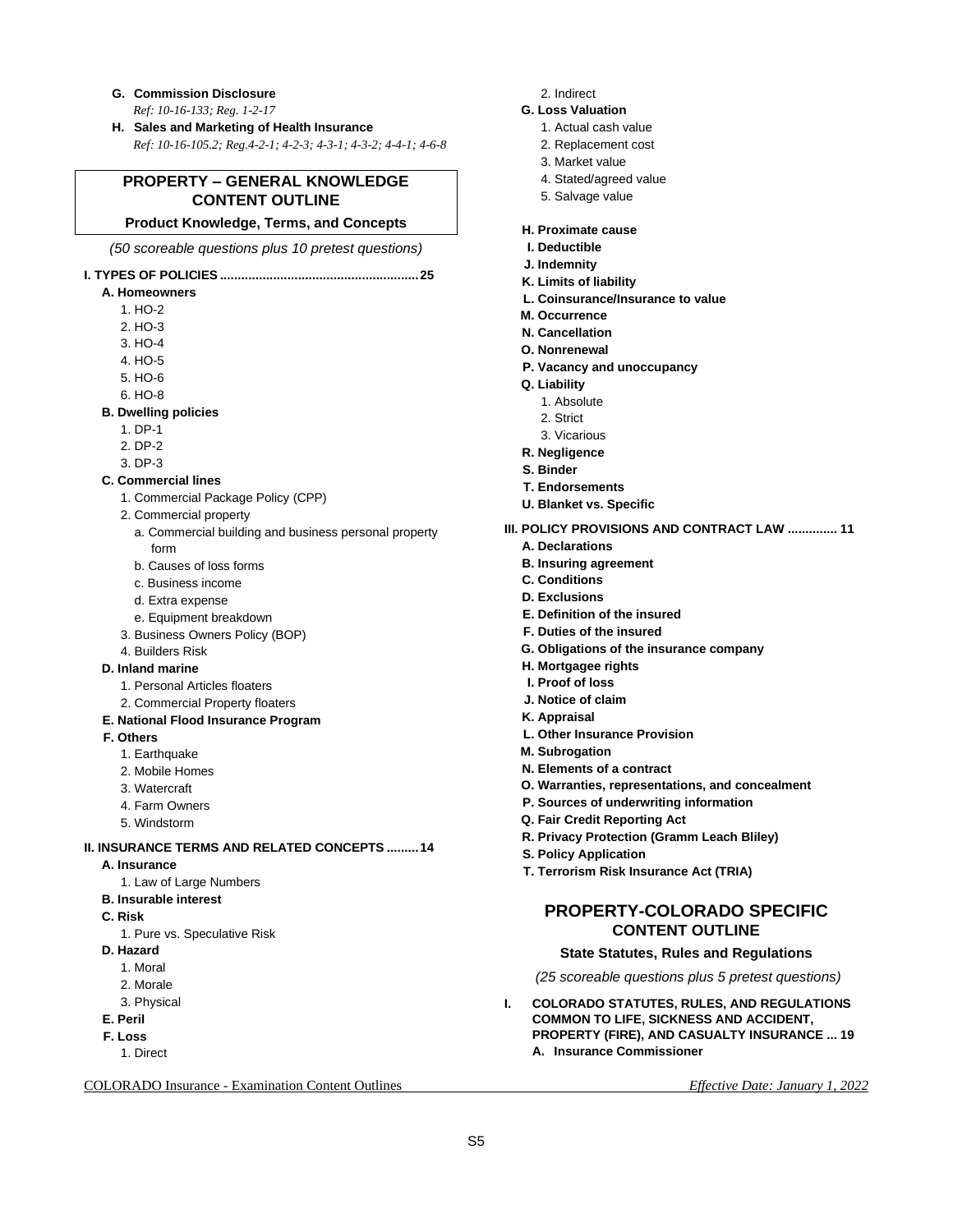- 1. Power and duties *Ref: 10-1-104; 10-1-108; 10-1-109; 10-1-201 through 204; 10-3-105; 10-3-208; 10-3-1106; 10-4-401*
- 2. Hearings and penalties *Ref: 10-2-801; 10-2-804; 10-3-1104; 10-3-1107; 10-3- 1108; 10-3-1109; 10-3-1111*
- 3. License suspension and revocation *Ref: 10-2-108; 10-2-801; 10-2-803*
- 4. Records and requests for information *Ref: 1-1-7; 1-1-8*

# **B. Licensing and producers' legal responsibility**

- 1. Persons required to be licensed *Ref: 10-2-103(6); 10-2-105; 10-2-201; 10-2-401; 10-2-404; 10-2-407; 10-2-408; 10-2-412 10-2-416; 10-2-502; 10-2-701; Reg. 1-2-10*
- 2. Surplus Lines *Ref: 10-2-408; 10-5-103; 10-5-111; Reg. 2-4-1*
- 3. Payment and acceptance of commissions/fees *Ref: 10-2-702; Reg. 1-2-9*
- 4. Fiduciary/commingling *Ref: 10-2-704; Reg. 1-2-1*
- 5. Prelicensing and continuing education *Ref: 10-2-301; Reg. 1-2-4; 1-2-5*
- 6. Unauthorized entities *Ref: 10-3-903 through 10-3-904.5; 10-3-906; 10-3-908*

### **C. Unfair competition and deceptive practices**

- 1. Coercion *Ref: 10-3-1104(1)(d); 10-3-1105*
- 2. Misrepresentation *Ref: 10-3-1104(1)(a); 10-1-128*
- 3. Unfair discrimination
- *Ref: 10-3-1104(1)(f); 10-3-1104.5* 4. Controlled business
	- *Ref: 10-2-401(4)*
- 5. Defamation
- *Ref: 10-1-116; 10-3-1104(1)(c)*  6. Rebates
	- *Ref: 10-3-1104(1)(g)*
- 7. Unfair claims practices
- *Ref: 10-3-1104(1)(h); Reg. 5-1-14*
- 8. Colorado Fraud Statute *Ref: 10-1-128; Reg. 6-5-1*

# **II. COLORADO STATUTES, RULES, AND, REGULATIONS COMMON TO PROPERTY AND CASUALTY INSURANCE**

**ONLY....................................................................................4**

### **A. Rate regulations**

*Ref: 10-4-401; 10-4-403; 10-4-416* 1. Prohibited changes in rates or coverages

- **B. Summary disclosure form**
	- *Ref: 10-4-111; 10-4-636; Reg. 5-2-16*
- **C. Commercial policy requirements** *Ref: 10-4-109.5; 10-4-109.7; 10-4-110; 10-4-110.5; 10-4- 1401 through 10-4-1404; Reg. 5-1-13*
- **D. Use of Credit Information** *Ref: 10-4-116*

# COLORADO Insurance - Examination Content Outlines *Effective Date: January 1, 2022*

- **III. COLORADO STATUTES, RULES, AND REGULATIONS PERTINENT TO PROPERTY INSURANCE ONLY .......................................................................... 2**
	- **A. Fraudulent Claims and Arson Information Reporting Act**

*Ref: 10-4-1001 through 1008; 10-1-127; Reg. 6-5-1*

- **B. Insurance and loans secured by real property** *Ref: 10-4-114*
- **C. Homeowners Cancellation and Nonrenewal** *Ref: 10-4-110.7*
- **D. Availability of Fire Insurance** *Ref: 10-4-110.9; Reg. 5-1-17*

# **CASUALTY – GENERAL KNOWLEDGE CONTENT OUTLINE**

# **Product Knowledge, Terms, and Concepts**

*(50 scoreable questions plus 10 pretest questions)*

#### **I. TYPES OF POLICIES, BONDS, AND**

- **RELATED TERMS........................................................... 25**
- **A. Commercial general liability** 
	- 1. Exposures
		- a. Premises and Operations
		- b. Products and Completed Operations
	- 2. Coverage
		- a. Coverage A: Bodily Injury and Property Damage Liability
			- (1) Occurrence
			- (2) Claims made
			- (a) Retroactive Date
		- b. Coverage B: Personal Injury and Advertising Injury
		- c. Coverage C: Medical Payments
		- d. Supplemental Payments
		- e. Who is an insured
		- f. Limits
			- (1) Per occurrence
			- (2) Annual Aggregate
		- g. Damage to Property of Others
- **B. Automobile: personal auto and business auto** 
	- 1. Liability
		- a. Bodily Injury
		- b. Property Damage
		- c. Split Limits
		- d. Combined Single Limit
	- 2. Medical Payments
	- 3. Physical Damage (collision; other than collision; specified perils)
	- 4. Uninsured motorists
	- 5. Underinsured motorists
	- 6. Who is an insured
	- 7. Types of Auto
	- a. Owned
	- b. Non-owned
	- c. Hired
	- d. Temporary Substitute
	- e. Newly Acquired Autos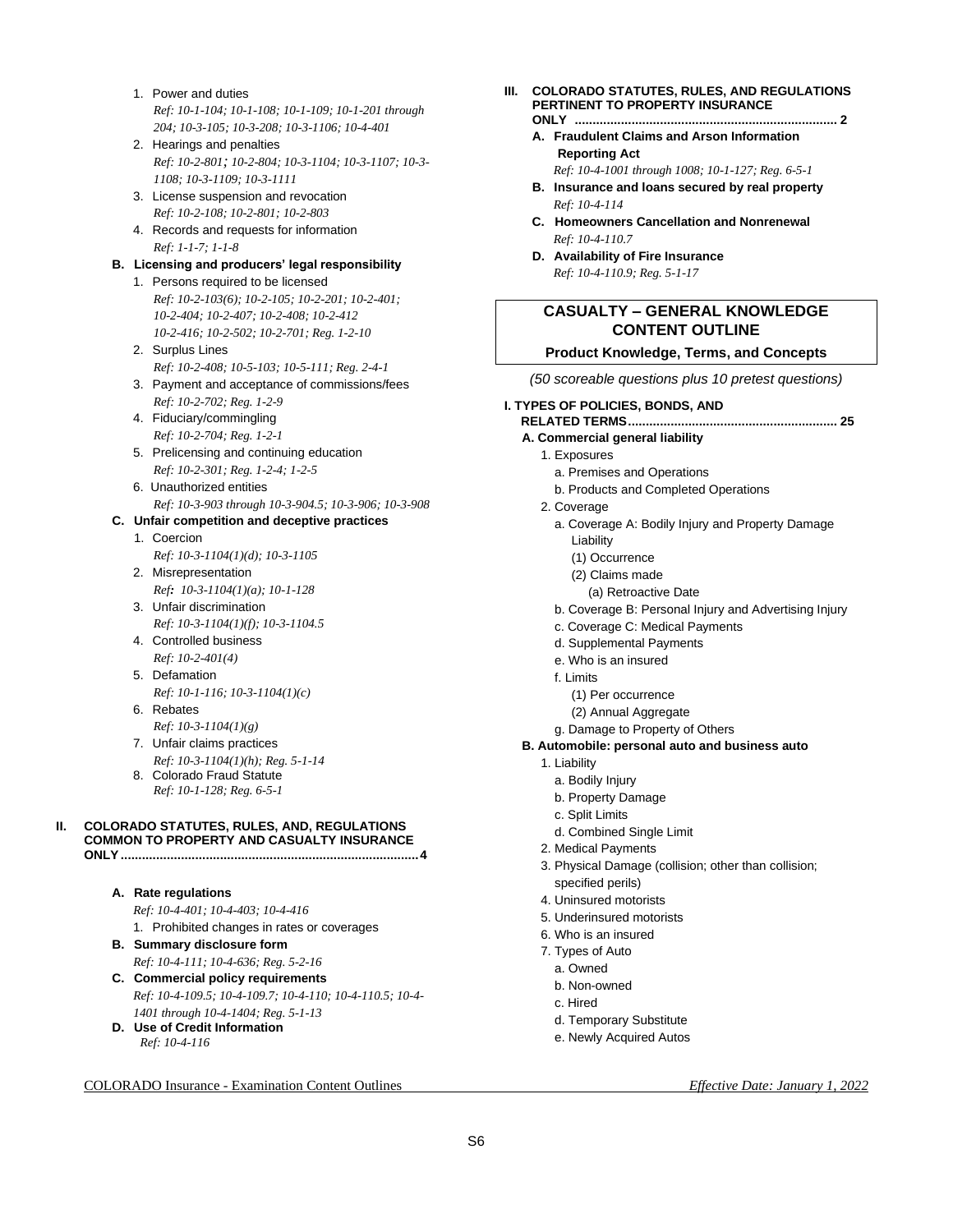- f. Transportation Expense and Rental Reimbursement Expense
- 8. Garage Coverage Form, including Garagekeepers Insurance
- 9. Exclusions
- 10. Individual Insured and Drive Other Car (DOC)

#### **C. Workers Compensation Insurance, Employers Liability Insurance, and Related Issues**

(This section does not deal with specifics of state law, which are addressed elsewhere in this outline.)

- 1. Standard policy concepts
	- a. Who is an employee/employer
	- b. Compensation
- 2. Work-related vs. non-work-related
- 3. Other states' insurance
- 4. Employers Liability
- 5. Exclusive remedy
- 6. Premium Determination

#### **D. Crime**

- 1. Employee Dishonesty
- 2. Theft
- 3. Robbery
- 4. Burglary
- 5. Forgery and Alteration
- 6. Mysterious disappearance
- **E. Bonds**
	- 1. Surety
	- 2. Fidelity
- **F. Professional liability**
	- 1. Errors and Omissions
	- 2. Medical Malpractice
	- 3. Directors and Officers (D&O)
	- 4. Employment Practices Liability (EPLI)
	- 5. Cyber liability and data breach
- **G. Umbrella/Excess Liability**

### **II. INSURANCE TERMS AND RELATED CONCEPTS .........14**

- **A. Risk**
- **B. Hazards**
	- 1. Moral
	- 2. Morale
	- 3. Physical
- **C. Indemnity**
- **D. Insurable interest**
- **E. Loss valuation**
	- 1. Actual cash value
	- 2. Replacement cost
	- 3. Market value
	- 4. Stated/agreed value
	- 5. Salvage value
- **F. Negligence**
- **G. Liability**
- **H. Occurrence**
- **I. Binders**
- **J. Warranties**
- **K. Representations**
- **L. Concealment**

COLORADO Insurance - Examination Content Outlines *Effective Date: January 1, 2022*

- **M. Deposit Premium/Audit**
- **N. Certificate of Insurance**
- **O. Law of Large Numbers**
- **P. Pure vs. Speculative Risk**
- **Q. Endorsements**
- **R. Damages**
	- 1. Compensatory
	- a. General
	- b. Special
	- 2. Punitive
- **S. Compliance with provisions of Fair Credit Reporting Act**
- **III. POLICY PROVISIONS..................................................... 11**
	- **A. Declarations**
	- **B. Insuring agreement**
	- **C. Conditions**
	- **D. Exclusions and Limitations**
	- **E. Definition of the insured**
	- **F. Duties of the insured after a loss**
	- **G. Cancellation and nonrenewal provisions**
	- **H. Supplementary payments**
	- **I. Proof of loss**
	- **J. Notice of claim**
	- **K. Arbitration**
	- **L. Other insurance**
	- **M. Subrogation**
	- **N. Loss settlement provisions including consent to settle a loss**
	- **O. Terrorism Risk Insurance Act (TRIA)**

# **CASUALTY COLORADO SPECIFIC CONTENT OUTLINE**

#### **State Statutes, Rules and Regulations**

*(31 scoreable questions plus 5 pretest questions)*

- **I. COLORADO STATUTES, RULES, AND REGULATIONS COMMON TO LIFE, SICKNESS AND ACCIDENT, PROPERTY (FIRE), AND CASUALTY INSURANCE ... 19**
	- **A. Insurance Commissioner**
		- 1. Power and duties *Ref: 10-1-104; 10-1-108; 10-1-109; 10-1-201 through 204; 10-3-105; 10-3- 208; 10-3-1106*
		- 2. Hearings and penalties *Ref: 10-2-801; 10-2-804; 10-3-1104; 10-3-1107; 10-3- 1108; 10-3-1109; 10-3-1111*
		- 3. License suspension and revocation *Ref: 10-2-801; 10-2-803*
		- 4. Records and requests for information *Ref: 1-1-7; 1-1-8*
	- **B. Licensing and producers' legal responsibility**
		- 1. Persons required to be licensed *Ref: 10-2-103(6); 10-2-105; 10-2-201; 10-2-401; 10-2-404; 10-2-407; 10-2-408; 10-2-412; 10-2-416; 10-2-701; Reg. 1-2-10*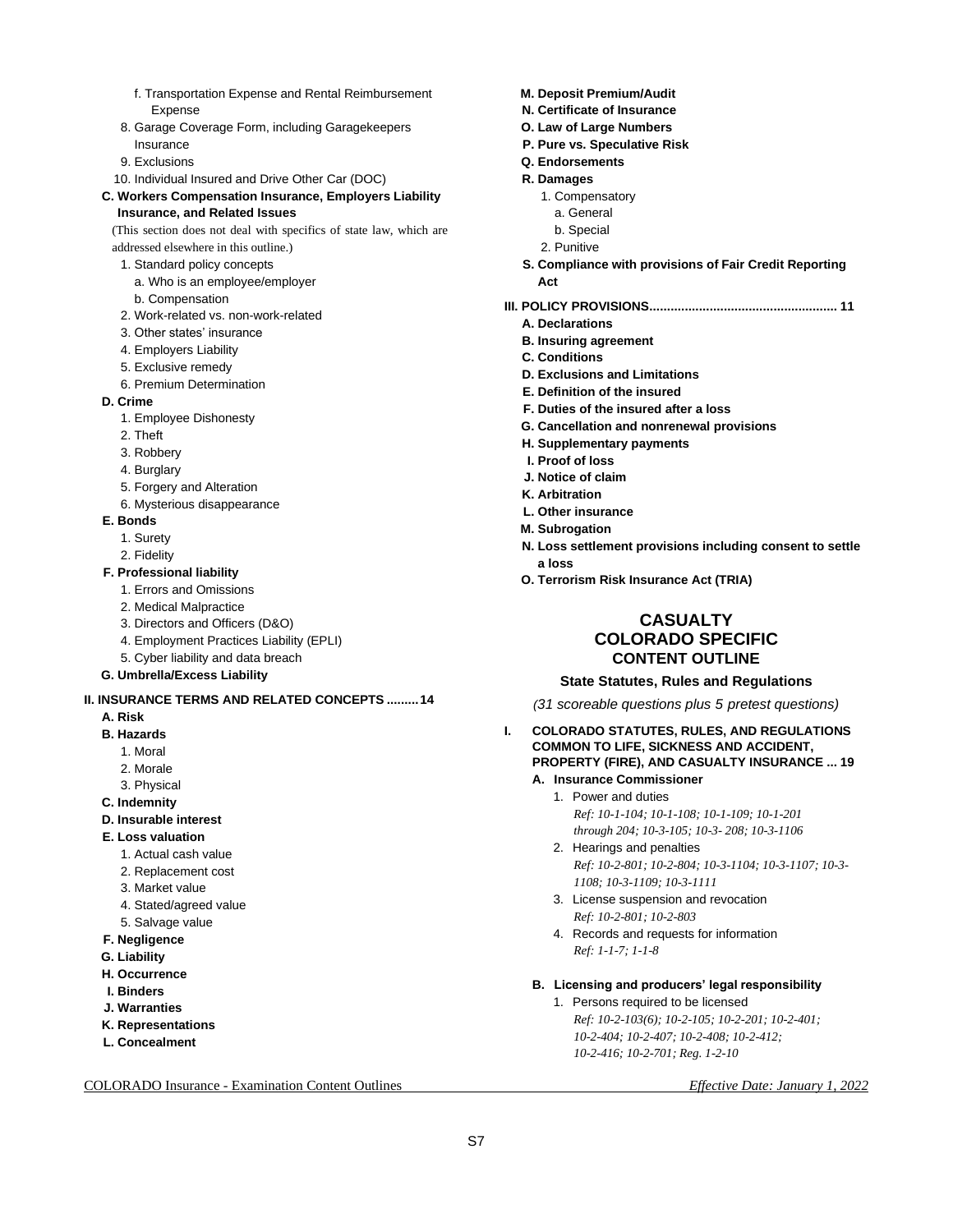- 2. Surplus Lines *Ref: 10-2-408; 10-5-103; 10-5-111; Reg. 2-4-1*
- 3. Payment and acceptance of commissions/fees *Ref: 10-2-702; Reg. 1-2-9*
- 4. Fiduciary/commingling *Ref: 10-2-704; Reg. 1-2-1*
- 5. Prelicensing and continuing education *Ref: 10-2-301; Reg. 1-2-4; 1-2-5*
- 6. Unauthorized entities *Ref: 10-3-903 through 10-3-904.5; 10-3-906; 10-3-908*

# **C. Unfair competition and deceptive practices**

- 1. Coercion
- *Ref: 10-3-1104(1)(d); 10-3-1105*
- 2. Misrepresentation *Ref: 10-3-1104(1)(a); 10-1-128*
- 3. Unfair discrimination *Ref: 10-3-1104(1)(f); 10-3-1104.5*
- 4. Controlled business *Ref: 10-2-401(4)*
- 5. Defamation
- *Ref: 10-1-116; 10-3-1104(1)(c)*
- 6. Rebates
	- *Ref: 10-3-1104(1)(g)*
- 7. Unfair claims practices *Ref: 10-3-1104(1)(h); Reg. 5-1-14*
- 8. Colorado Fraud Statute *Ref: 10-1-128; Reg. 6-5-1*
- **II. COLORADO STATUTES, RULES, AND, REGULATIONS COMMON TO PROPERTY AND CASUALTY INSURANCE ONLY ............................................................................4**
	- **A. Rate regulations**
		- *Ref: 10-4-401; 10-4-403; 10-4-416*
		- 1. Prohibited changes in rates or coverages
	- **B. Summary disclosure form** *Ref: 10-4-111; 10-4-636; Reg. 5-2-16*
	- **C. Commercial policy requirements** *Ref: 10-4-109.7; 10-4-110; 10-4-110.4; 10-4-110.5; 10-4- 1401 through 10-4-1404; 13-20-808; Reg. 5-1-13*
	- **D. Use of Credit Information** *Ref: 10-4-116*

### **III. COLORADO STATUTES, RULES, AND REGULATIONS PERTINENT TO CASUALTY INSURANCE ONLY........8**

- **A. Workers compensation**
	- 1. Who must be covered
	- *Ref: 8-40-302; 8-40-102, 8-40-202, 8-40-203; 8-41-202* 2. Sources of coverages
	- *Ref: 8-44-101, 8-44-204, 8-44-205*
	- 3. Benefits *Ref: 8-42-102; 8-42-103; 8-42-106; 8-42-111; 8-42-114, 8-42-115; 8-42-123*
	- 4. Claims procedures *Ref: 8-43-103*
- **B. Automobile insurance**
	- 1. Cancellation/nonrenewal
		- *Ref: 10-4-602, 10-4-603, 10-4-604; 10-4-626 through 629; Reg. 5-2-12*

COLORADO Insurance - Examination Content Outlines *Effective Date: January 1, 2022*

- 2. Excluded drivers *Ref: 10-4-629; 10-4-630; Reg. 5-2-2*
- 3. Uninsured motorist/Underinsured motorist *Ref: 10-4-609; 10-4-620; 42-7-103(2), (7); 10-4-610*
- 4. Financial responsibility *Ref: 10-4-619; 10-4-620; 42-7-103(2); 42-7-301*
- 5. Required Coverages *Ref: 10-4-619 through 622*
- 6. Medical Payment Coverage *Ref: 10-4-635, 10-4-636, 10-4-641; Reg. 5-2-16*
- 7. Transportation Network Company *Ref: Industry practice; 40-10.1-604*
- 8. Claims *Ref: 10-3-1117*
- **C. Colorado Auto Insurance Plan** *Ref: 10-4-412*
- **D. Bail Bonds** *Ref: 10-2-705, 10-2-707, 10-3-1104*

# **PERSONAL LINES – GENERAL KNOWLEDGE CONTENT OUTLINE**

# **Product Knowledge, Terms, and Concepts**

*(75 scoreable questions plus 11 pretest questions)*

**I. TYPES OF PROPERTY POLICIES.................................... 10**

### **A. Homeowners**

- 1. HO-2
- 2. HO-3
- 3. HO-4
- 4. HO-5
- 5. HO-6
- 6. HO-8
- **B. Dwelling policies**
	- 1. DP-1
	- 2. DP-2
- 3. DP-3
- **C. Inland marine** 
	- 1. Personal Articles floaters
- **D. National Flood Insurance Program**
- **E. Others**
	- 1. Earthquake
	- 2. Mobile Homes
	- 3. Watercraft
	- 4. Windstorm

# **II. TYPES OF CASUALTY POLICIES................................... 13**

- **A. Automobile: personal auto**
- 1. Liability
	- a. Bodily Injury
	- b. Property Damage
	- c. Split Limits
	- d. Combined Single Limit
- 2. Medical Payments
- 3. Physical Damage (collision; other than collision; specified perils)
- 4. Uninsured motorists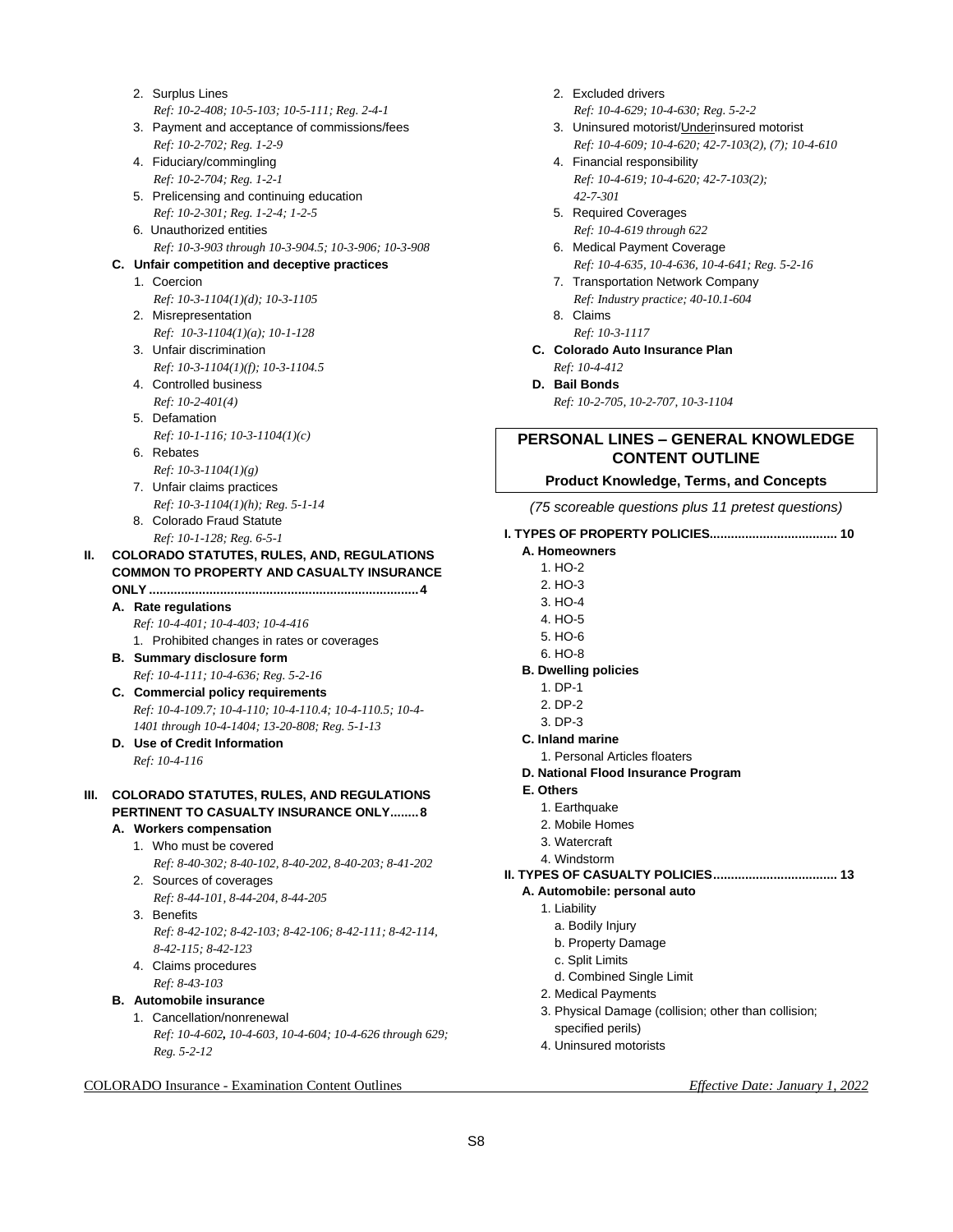- 5. Underinsured motorists
- 6. Who is an insured
- 7. Types of Auto
- a. Owned
- b. Non-owned
- c. Hired
- d. Temporary Substitute
- e. Newly Acquired Autos
- f. Transportation Expense and Rental Reimbursement Expense
- 8. Exclusions
- **B. Umbrella/Excess liability**
- **III. PROPERTY AND CASUALTY INSURANCE TERMS AND RELATED CONCEPTS....................................................28**
	- **A. Insurance** 
		- 1. Law of Large Numbers
	- **B. Insurable interest**
	- **C. Risk** 
		- 1. Pure vs. Speculative Risk
	- **D. Hazard** 
		- 1. Moral
		- 2. Morale
		- 3. Physical
	- **E. Peril**
	- **F. Loss** 
		- 1. Direct
		- 2. Indirect
	- **G. Loss Valuation**
		- 1. Actual cash value
		- 2. Replacement cost
		- 3. Market value
		- 4. Stated value
		- 5. Salvage value
	- **H. Proximate cause**
	- **I. Deductible**
	- **J. Indemnity**
	- **K. Limits of liability**
	- **L. Coinsurance/Insurance to value**
	- **M. Occurrence**
	- **N. Cancellation**
	- **O. Nonrenewal**
	- **P. Vacancy and unoccupancy**
	- **Q. Liability** 
		- 1. Absolute
		- 2. Strict
		- 3. Vicarious
	- **R. Negligence**
	- **S. Binder**
	- **T. Endorsements**
	- **U. Blanket vs. Specific**
	- **V. Burglary, Robbery, Theft, and Mysterious Disappearance**
	- **W. Warranties**
	- **X. Representations**
	- **Y. Concealment**
	- **Z. Deposit Premium/Audit**
- **AA. Certificate of Insurance**

COLORADO Insurance - Examination Content Outlines *Effective Date: January 1, 2022*

#### **BB. Damages**

- 1. Compensatory
- a. General
- b. Special
- 2. Punitive
- **CC. Compliance with Provisions of Fair Credit Reporting Act**
- **IV. PROPERTY AND CASUALTY POLICY PROVISIONS AND** 
	- **CONTRACT LAW............................................................ 24 A. Declarations**
	- **B. Insuring agreement**
	- **C. Conditions**
	- **D. Exclusions**
	- **E. Definition of the insured**
	- **F. Duties of the insured after a loss**
	- **G. Obligations of the insurance company**
	- **H. Mortgagee rights**
	- **I. Proof of loss**
	- **J. Notice of claim**
	- **K. Appraisal**
	- **L. Other Insurance Provision**
	- **M. Subrogation**
	- **N. Elements of a contract**
	- **O. Sources of underwriting information**
	- **P. Fair Credit Reporting Act**
	- **Q. Privacy Protection (Gramm Leach Bliley)**
	- **R. Policy Application**
	- **S. Terrorism Risk Insurance Act** (**TRIA)**
	- **T. Cancellation and nonrenewal provisions**
	- **U. Supplementary payments**
	- **V. Arbitration**
	- **W. Loss settlement provisions including consent to settle a loss**

# **PERSONAL LINES-COLORADO SPECIFIC CONTENT OUTLINE**

# **State Laws, Rules and Regulations**

*(29 questions plus 4 pretest questions)*

- **I. COLORADO STATUTES, RULES, AND REGULATIONS COMMON TO LIFE, SICKNESS AND ACCIDENT, PROPERTY (FIRE), CASUALTY, AND PERSONAL LINES INSURANCE................................................................. 19**
	- **A. Insurance Commissioner**
		- 1. Power and duties
			- *Ref: 10-1-104; 10-1-108; 10-1-109; 10-1-201 through 204; 10-3-105; 10-3-202 through 208; 10-3-1106*
		- 2. Hearings and penalties *Ref: 10-2-801, 10-2-804; 10-3-1104; 10-3-1107; 10-3-1111; 10-3-1108; 10-3-1109*
		- 3. License suspension and revocation *Ref: 10-2-801; 10-2-803*
		- 4. Records and requests for information *Ref: 1-1-7; 1-1-8*
	- **B. Licensing and producers' legal responsibility**
		- 1. Persons required to be licensed *Ref: 10-2-103(6); 10-2-105; 10-2-201; 10-2-401;*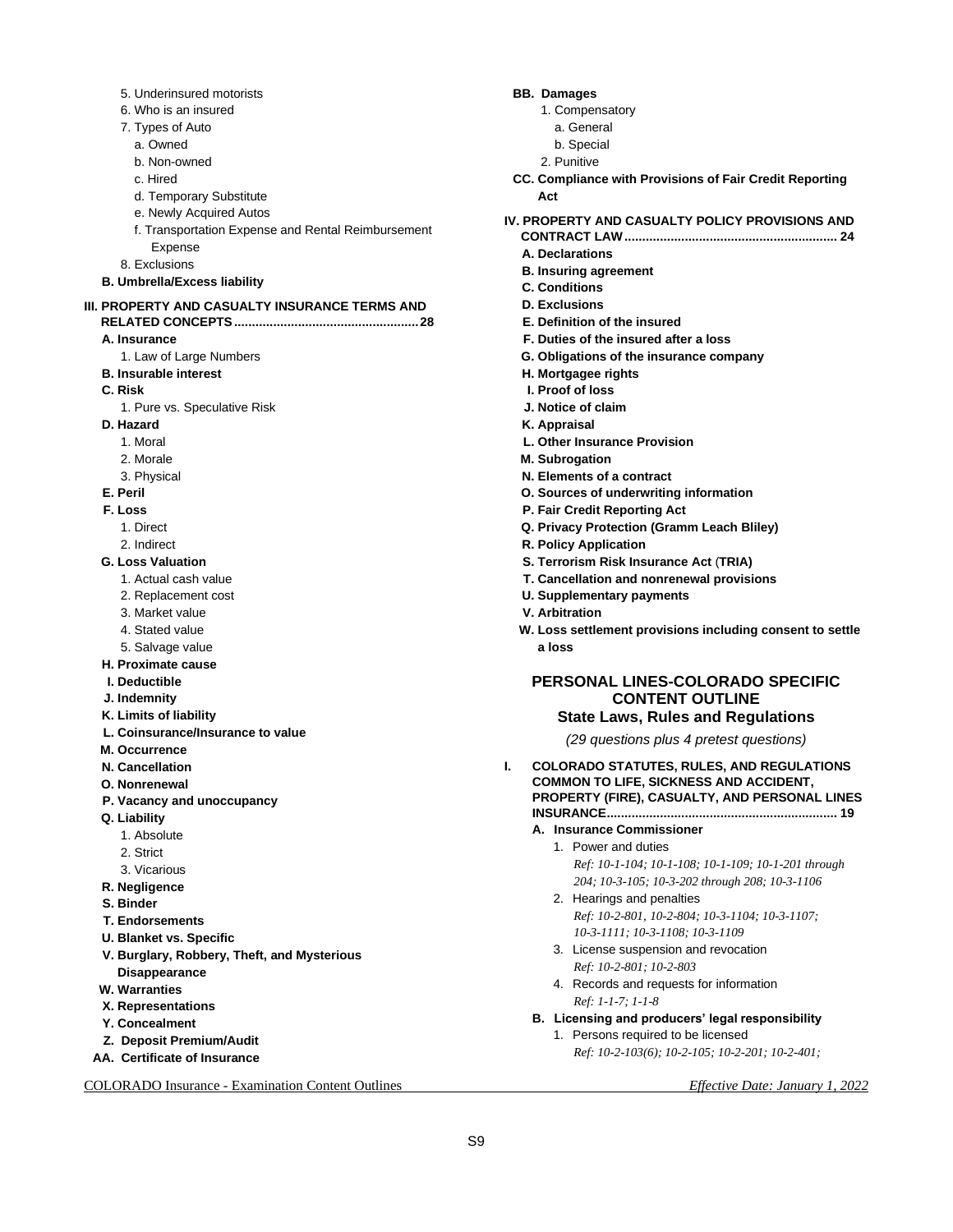*10-2-404; 10-2-407; 10-2-408; 10-2-412; 10-2-416; 10-2-701; Reg. 1-2-10*

- 2. Surplus Lines *Ref: 10-2-408; 10-5-103; 10-5-111; Reg. 2-4-1*
- 3. Payment and acceptance of commissions/fees *Ref: 10-2-702; Reg. 1-2-9*
- 4. Fiduciary/commingling *Ref: 10-2-704; Reg. 1-2-1*
- 5. Prelicensing and continuing education *Ref: 10-2-301; Reg. 1-2-4; 1-2-5*
- 6. Unauthorized entities *Ref: 10-3-903 through 10-3-904.5; 10-3-906; 10-3-908*

### **C. Unfair competition and deceptive practices**

- 1. Coercion *Ref: 10-3-1104(1)(d); 10-3-1105*
- 2. Misrepresentation *Ref: 10-3-1104(1)(a); 10-1-128*
- 3. Unfair discrimination *Ref: 10-3-1104(1)(f); 10-3-1104.5*
- 4. Controlled business *Ref: 10-2-401(4)*

# 5. Defamation

- *Ref: 10-1-116; 10-3-1104(1)(c)*
- 6. Rebates *Ref: 10-3-1104(1)(g)*
- 7. Unfair claims practices
- *Ref: 10-3-1104(1)(h); 10-16-214; Reg. 5-1-14*
- 8. Colorado Fraud Statute *Ref: 10-1-128; Reg. 6-5-1*

### **II. COLORADO STATUTES, RULES, AND, REGULATIONS, COMMON TO PROPERTY, CASUALTY, AND PERSONAL LINES INSURANCE ONLY...........................................3**

#### **A. Rate regulations**

*Ref: 10-4-401; 10-4-403; 10-4-416*

- 1. Prohibited changes in rates or coverages
- **B. Summary disclosure form** *Ref: 10-4-111; 10-4-636; Reg. 5-2-16*
- **C. Use of Credit Information** *Ref: 10-4-116*

# **III. COLORADO STATUTES, RULES, AND REGULATIONS PERTINENT TO PROPERTY INSURANCE**

**ONLY ...........................................................................2**

- **A. Fraudulent Claims and Arson Information Reporting Act**
	- *Ref: 10-4-1001 through 1008; 10-1-128; Reg. 6-5-1*
- **B. Insurance and loans secured by real property** *Ref: 10-4-114*
- **C. Homeowners Cancellation and Nonrenewal** *Ref: 10-4-111*
	- **1. Cancellation/nonrenewal** *Ref: 10-4-110.7*
	- **2. Required coverages** *Ref: 10-4-110.8*
- **D. Availability of Fire Insurance**

COLORADO Insurance - Examination Content Outlines *Effective Date: January 1, 2022*

*Ref: 10-4-110.7; 10-4-110.9; Reg. 5-1-17*

### **IV. COLORADO STATUTES, RULES, AND REGULATIONS PERTINENT TO CASUALTY INSURANCE ONLY ....... 5**

### **A. Automobile insurance...........................................**

- **1. Cancellation/nonrenewal** *Ref: 10-4-602; 10-4-603; 10-4-604; 10-4-626 through 630; Reg. 5-2-12*
- 2. Excluded drivers *Ref: 10-4-628; 10-4-629; 10-4-630; Reg. 5-2-2*
- 3. Uninsured motorist/Underinsured motorist *Ref: 10-4-609; 10-4-610; 10-4-620; 42-7-103(2); 42-7- 103(7)*
- 4. Financial responsibility
	- *Ref: 10-4-619; 10-4-620; 42-7-103(2); 42-7-301*
- 5. Required coverages *Ref: 10-4-619 through 621*
- 6. Medical Payment Coverage *Ref: 10-4-635; 10-4-636, 10-4-641; Reg. 5-2-16*
- 7. Transportation Network Company
	- *Ref: Industry practice; 40-10.1-604*
- 8. Claims *Ref: 10-3-1117*
- **B. Colorado Auto Insurance Plan** *Ref: 10-4-412*

# **COLORADO CREDIT EXAMINATION CONTENT OUTLINE**

*(30 scoreable questions)*

### **I. COLORADO STATUTES, RULES, AND REGULATIONS COMMON TO LIFE, SICKNESS AND ACCIDENT, PROPERTY (FIRE), AND CASUALTY INSURANCE ... 5**

# **A. Insurance Commissioner**

- 1. Power and duties *Ref: 10-1-104; 10-1-108; 10-1-109; 10-1-201 through 204; 10-3-105; 10-3-202 through 208; 10-3-1106*
- 2. Hearings and penalties *Ref: 10-2-804; 10-3-1104; 10-3-1107; 10-3-1111; 10-3- 1108; 10-3-1109*
- 3. License suspension and revocation *Ref: 10-2-801; 10-2-803*
- 4. Records and requests for information *Ref: 1-1-7; 1-1-8*

# **B. Licensing and producers' legal responsibility**

- 1. Persons required to be licensed *Ref: 10-2-103(6); 10-2-106; 10-2-201; 10-2-401; 10-2-404; 10-2-407; 10-2-408; 10-2-412; 10-2-416; Reg. 1-2-10*
- 2. Surplus Lines
- *Ref: 10-2-408; 10-5-103; 10-5-111; Reg. 2-4-1* 3. Payment and acceptance of commissions/fees *Ref: 10-2-702; Reg. 1-2-9*
- 4. Fiduciary/commingling *Ref: 10-2-704; Reg. 1-2-1*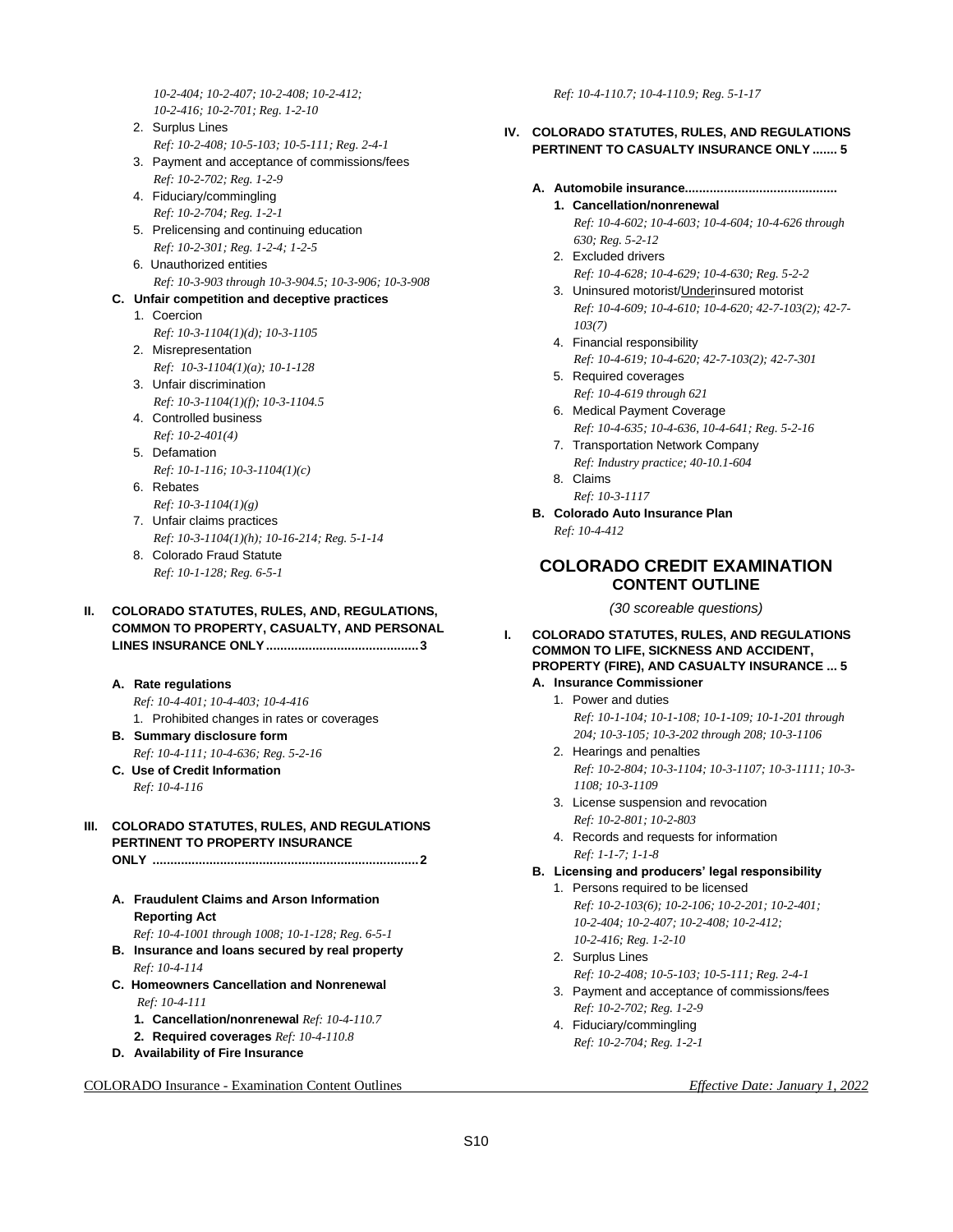- 5. Prelicensing and continuing education *Ref: 10-2-301; Reg. 1-2-4; 1-2-5*
- 6. Unauthorized entities *Ref: 10-3-904.5; 10-3-906; 10-3-908; 10-3-104*

### **C. Unfair competition and deceptive practices**

- 1. Coercion
- *Ref: 10-3-1104(1)(d); 10-3-1105* 2. Misrepresentation *Ref: 10-3-1104(1)(a)*
- 3. Unfair discrimination *Ref: 10-3-1104(1)(f); 10-3-1104.5*
- 4. Controlled business *Ref: 10-2-401(4)*
- 5. Defamation
- *Ref: 10-1-120; 10-3-1104(1)(c)* 6. Rebates
- *Ref: 10-3-1104(1)(g)*
- 7. Unfair claims practices
- *Ref: 10-3-1104(1)(h); Reg. 5-1-14*
- 8. Colorado Fraud Statute *Ref: 10-1-128; Reg. 6-5-1*

### **II. COLORADO STATUTES, RULES, AND TITLE 10, ARTICLE 10, REGULATIONS PERTINENT TO CREDIT INSURANCE................................................................25**

- *Ref: Reg. 4-9-2 all sections*
- **A. Definitions and general concepts** *Ref: 10-10-103, 10-10-107*
- **B. Policy Provisions** *Ref: 10-10-108*
- **C. Benefits and Rates** *Ref: 10-10-108, 10-10-109*
- **D. Claims procedures** *Ref: 10-10-112*
- **E. Delivery of policy/certificate** *Ref: 10-10-108*

# **COLORADO PUBLIC ADJUSTER EXAMINATION CONTENT OUTLINE**

*(60 scoreable questions)*

#### **I. GENERAL PROPERTY INSURANCE PRODUCT KNOWLEDGE PERTINENT TO ADJUSTERS**

*Ref: All topics make reference to general product knowledge, unless otherwise noted*

# **A. Standard Fire Policy**

*Ref: New York Standard Fire Policy*

- 1. Basic coverages, provisions, and clauses
- 2. Limitations and restrictions
- 3. Proof of Loss
- 4. Loss requirements and inventories
- 5. Appraisal
- 6. Company options
- 7. Cancellation
- 8. Additional coverages
- **B. Personal Lines coverage**

*Ref: ISO Homeowners policies*

1. Dwelling and Contents

#### COLORADO Insurance - Examination Content Outlines *Effective Date: January 1, 2022*

- 2. Homeowners and forms/coverages
	- a. Policy provisions
		- i. Duties after loss
			- ii. Loss settlement provisions
	- b. Replacement costs
	- c. Extended replacement costs
	- d. Appraisal
	- e. Optional provisions
	- f. Special limits of liability
	- g. Proof of Loss
	- h. Additional Living Expense
- 3. General Property forms

#### **C. Commercial Lines coverage**

*Ref: ISO Business Policies, Standard Boiler and Machinery policies*

- 1. Commercial Property forms
	- a. Commercial property and buildings
	- b. Causes of Loss
- c. Coinsurance
- 2. Commercial Package Policy (CPP)
- 3. Boiler and Machinery
- 4. Business owner policy
- 5. Commercial and Special Multi-peril
- 6. Business Interruption

### **D. Inland Marine**

*Ref: Personal Article Floaters, Personal Property Floaters,* 

- *Commercial Property Floaters*
- 1. Definitions
- 2. Policies
	- a. Personal floaters
	- b. Commercial floaters
	- c. Commercial Inland Marine policy
- 3. Free On Board (F.O.B.)
- **E. Additional Coverages and Exclusions**
	- 1. Business Interruption
	- 2. Time Element
	- 3. Law and Ordinance exclusion
	- 4. Law and Ordinance coverage
	- 5. Valuable Papers and Records
	- 6. Debris removal
- **F. Bonds**
- **II. INSURANCE TERMS AND CONCEPTS**
	- **A. Peril**
		- 1. Open peril
		- 2. Named peril
	- **B. Waiver/non-waiver agreement**
	- **C. Estoppel**
	- **D. Insurance contract and clauses**
	- **E. Proof of Loss**
	- **F. Depreciation/Betterment**
	- **G. Deductible**
	- **H. Liability**
	- **I. Valued policy**
	- **J. Appraisal clause**
	- **K. Actual Cash Value as opposed to Fair Market Value**
	- **L. Robbery**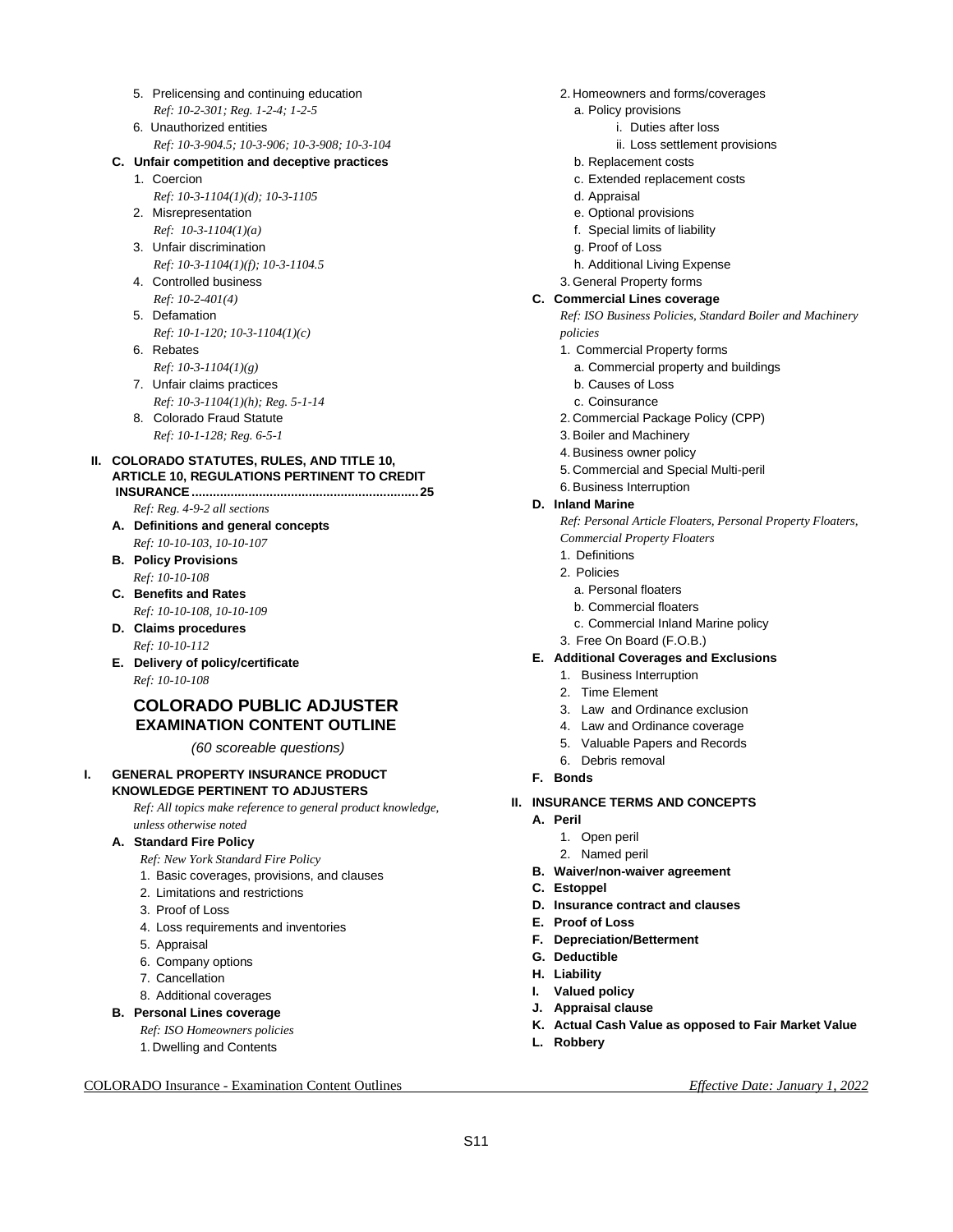- **M. Burglary**
- **N. Agreed Value**
- **O. Replacement Cost**
- **P. National Flood Insurance**
- **Q. Indemnity**
- **R. Apportionment clause**
- **S. Coinsurance**
- **T. Insurable Interest**
- **U. Blanket coverage**
- **V. Subrogation**
- **W. Misrepresentation/Fraud**
- **X. Release**
- **Y. Insured**
- **III. General Public Adjuster practices, responsibilities, and duties**

### **IV. COLORADO LAWS AND REGULATIONS PERTINENT TO PUBLIC ADJUSTERS**

- **A. Regulation and licensing of Public Adjusters** *Ref: 10-2-103(1); 10-2-103(8.5); 10-2-417; 10-2-801; Reg. 1- 2-4; 1-2-10; 1-2-19*
- **B. Public Adjuster practices, responsibilities, and duties**
- *Ref: Reg. 1-2-4; 1-2-10; 1-2-19* **C. Unfair Claims Settlement and Trade Practices**
	- *Ref: 10-3-1104; 10-3-1107*

# **D. Claims Handling**

- 1. Fraudulent & Arson Reporting *Ref: 10-4-1001 to 10-4-1008*
- 2. Property damage time of payment *Ref: 10-4-112*
- 3. Requirement on hazard insurance loans secured by real property *Ref: 10-4-114*

# **COLORADO SURPLUS LINES BROKER CONTENT OUTLINE**

*(35 scoreable questions)*

### **I. COLORADO SURPLUS LINES STATUTES AND REGULATIONS**

**A. Purpose of Surplus Lines Regulation** 

*Ref: 10-5-101.1; 10-5-112; 10-7-102; Reg. 2-4-1(7)*

**B. Definitions**

*Ref: 10-1-102; 10-5-101.2; 10-5-103; 10-5-104; 10-5-106; 10- 5-107; Reg. 2-4-1(6)*

- **C. Qualifications for Surplus Lines Insurers**  *Ref: 10-5-101; 10-5-108; 10-5-114; Reg. 2-4-1(8); 2-4-1(9); 2-4-1(10)*
	- 1. Syndicates
	- 2. Alien
	- 3. Foreign
	- 4. Lloyd's
	- 5. Non-admitted Surplus Lines Insurers
	- a. Approved List
- **D. Courtesy Filings**

COLORADO Insurance - Examination Content Outlines *Effective Date: January 1, 2022*

### *Ref: Reg. 2-4-1(11)*

- **E. Exemptions**  *Ref: 10-5-101.5*
- **F. Conditions/Procurement** *Ref: 10-5-101; 10-5-103; Reg. 2-4-1*
- **G. Disclosures**  *Ref: 10-5-104; 10-5-119; Reg. 2-4-1(4)* **H. Affidavit**
	- *Ref: 10-5-103; Reg. 2-4-1(7)(B); 2-4-1(11)*
- **I. Endorsement** *Ref: 10-5-104; Reg. 2-4-1*
- **J. Premium Rates** 
	- *Ref: 10-4-401; 10-5-103; Reg. 2-4-1(5)*
- **K. Premium Tax** 
	- *Ref: 10-5-111; Reg. 2-4-1 (7)(A) (B)*
	- 1. Acceptable premium tax reporting forms and procedures
	- *Ref: Bulletin-2.7(III)*
- **L. Annual Statement**  *Ref: 10-5-110*
- **M. Records** *Ref: 10-5-109; 10-5-116; Reg. 2-4-1(6); 2-4-1(7)*
- **N. Penalties** *Ref: 10-5-108, 10-5-112, 10-5-113, 10-5-114, 10-5-116*

# **TITLE-GENERAL KNOWLEDGE CONTENT OUTLINE**

# **Product Knowledge, Terms, and Concepts**

*(35 scoreable questions)*

- **I. TITLE INSURANCE TERMS AND CONCEPTS............ 8**
	- **A. Commitment**
	- **B. Policy**
	- **C. Exception**
	- **D. Requirement**
	- **E. Endorsement**
	- **F. Insurer/Underwriter**
	- **G. Chain of Title**
	- **H. Closing and Settlement**
	- **I. Title Agent**
	- **J. Fiduciary Responsibilities**
	- **K. Search and Examination**
- **II. TITLE INSURANCE POLICIES..................................... 7**
	- **A. Types of Policies**
		- 1. Owners
			- a. ALTA Forms
			- 2. Loan
			- 3. Construction Loan

#### **B. Policy Provisions**

- 1. Insuring Clause
- 2. Terms, Conditions, and Stipulations
- 3. Exclusions
- **III. REAL ESTATE OWNERSHIP....................................... 5**
	- **A. Joint Tenancy**
	- **B. Tenants In Common**
	- **C. Fee Simple**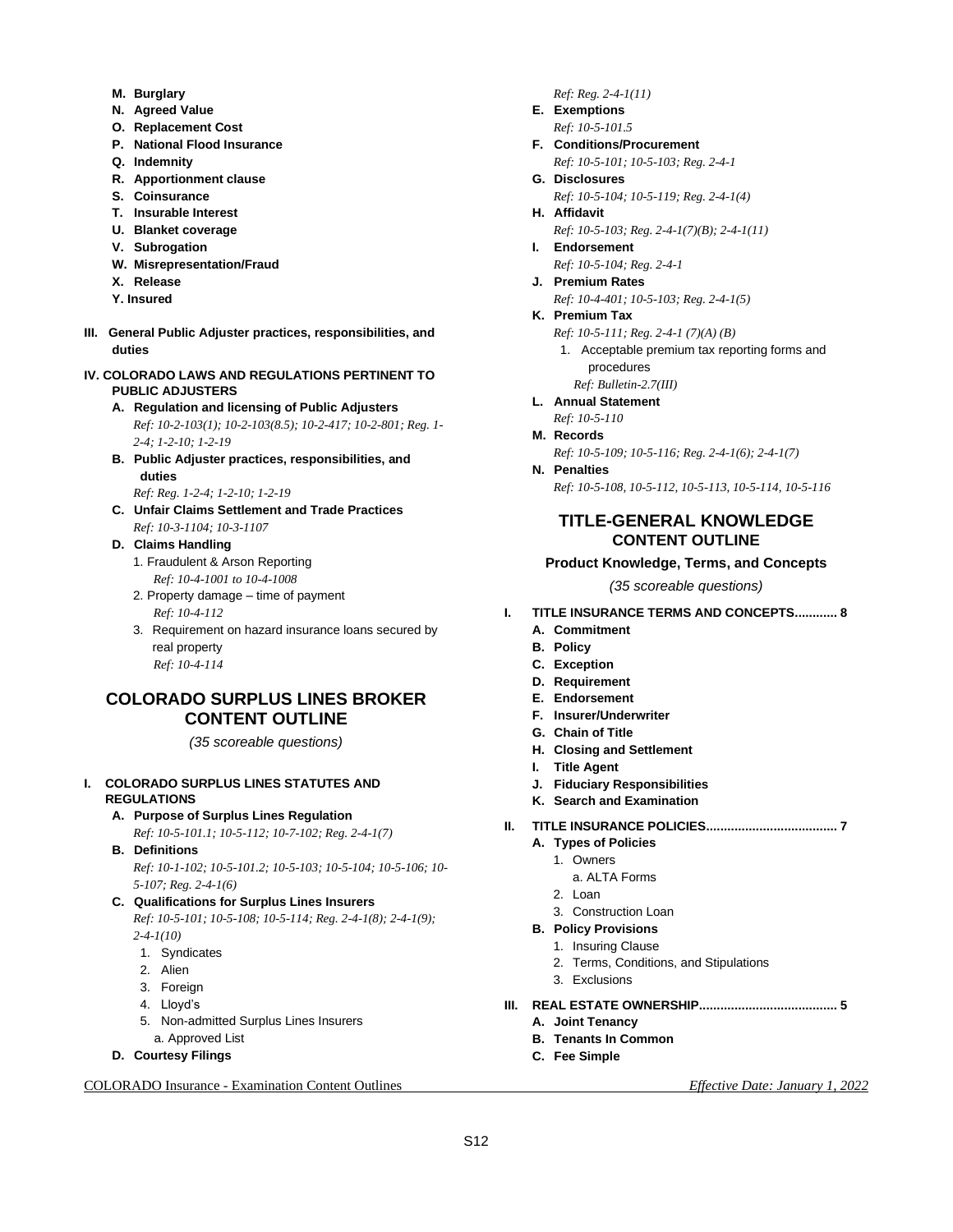- **D. Life Estate**
- **E. LeaseHold**
- **IV. RIGHTS AND INTERESTS ...........................................5 A. Easement and Right of Way**
	- **B. Liens**
		- 1. Voluntary
		- 2. Involuntary
	- **C. Covenants, Conditions, and Restrictions**
- **V. LEGAL DESCRIPTIONS...............................................5**
	- **A. Platted and Unplatted**
	- **B. Section, Township, and Range**
	- **C. Metes and Bounds**
	- **D. Lot and Block**
- **VI. METHODS OF TRANSFER/CONVEYANCES ..............5**
	- **A. Warranty Deeds**
	- **B. Quitclaim Deeds**
	- **C. Deed of Trust**
	- **D. Foreclosure**
	- **E. Probate**

# **TITLE-COLORADO SPECIFIC CONTENT OUTLINE**

# **State Laws, Rules and Regulations**

*(40 scoreable questions)*

#### **I. COLORADO INSURANCE LAWS AND REGULATIONS**

#### **A. Definitions**

*Ref: 10-1-102; 10-2-103; 10-11-102; Reg. 8-1-1; 8-1-2; 8-1- 3;8-1-4; 8-1-5*

#### **B. Rates**

- 1. Filing Requirements
	- a. Closing/Settlement Fees
		- *Ref: 10-11-118; Reg. 8-1-1*
	- b. Title Insurance Premiums *Ref: 10-4-401; 10-4-403; 10-11-118; Reg. 8-1-1*
- 2. Volume Discounts
- *Ref: 10-3-1104; 10-4-415; Reg. 8-1-1*

**C. Prohibited Practices**  *Ref: 10-3-1104; 10-11-108; Reg. 8-1-1; 8-1-2; 8-1-3;8-1-4; 8- 1-5* 

#### **D. Consumer Protections**

- 1. Title Commitments
- *Ref: 10-11-106; 10-11-122; Reg. 8-1-2*
- 2. Mineral Estates
- *Ref: 10-11-123*
- 3. Complaints to the Division *Ref: 10-1-108*
- 4. Retention of Records/Response to Division Inquiries *Ref: 10-11-106; 10-11-116; Reg. 1-1-7; 1-1-8*
- 5. Closing Instructions
	- *Ref: Reg. 8-1-2*
- 6. Search and examination *Ref: 10-11-106*
- 7. Privacy notices *Ref: Reg. 6-4-1; 6-4-2*

COLORADO Insurance - Examination Content Outlines *Effective Date: January 1, 2022*

**E. Standards of Conduct/Licensing** 

1. Insurance Commissioner a. Power and duties *Ref: 10-1-104; 10-1-108; 10-1-109; 10-1-201 through 204; 10-3-105; 10-3-202 through 208; 10-3-1106* b. Hearings and penalties *Ref: 10-2-801; 10-2-804; 10-3-104; 10-3-1107; 10-3-1108; 10-3-1109; 10-3-1111; Reg. 8-1-5* c. License suspension and revocation *Ref: 10-2-801; 10-2-802; 10-2-803; 10-2-804* d. Records and requests for information *Ref: 1-1-7; 1-1-8* 2. Licensing and producers' legal responsibility a. Persons required to be licensed *Ref: 10-2-103(6); 10-2-105; 10-2-201; 10-2-401; 10-2-404; 10-2-407; 10-2-408; 10-2-412; 10-2-416; 10-11-116; Reg. 1-2-10* b. Payment and acceptance of commissions/fees *Ref: 10-2-702; Reg. 1-2-9; Reg. 8-1-3* c. Fiduciary/commingling *Ref: 10-2-704; Reg. 1-2-1; Reg. 8-1-4* d. Unauthorized entities *Ref: 10-2-401; 10-3-903 through 10-3-904.5; 10-3-906; 10-3-908* e. Change of address *Ref: 10-2-406; 10-2-412* f. Assumed names *Ref: 10-2-409; 10-2-701; 10-11-117; Reg. 1-2-10* g. Responsible Producer *Ref: 10-2-406; Reg. 1-2-10* h. Agency Licensing *Ref: 10-2-406; 10-11-116* 3. Unfair competition and deceptive practices a. Coercion *Ref: 10-3-1104(1)(d); 10-3-1105* b. Misrepresentation *Ref: 10-3-1104(1)(a)* c. Unfair discrimination *Ref: 10-3-1104(1)(f)* d. Controlled business *Ref: 10-2-401(4); Reg. 8-1-3* e. Defamation *Ref: 10-3-1104(1)(c)* f. Rebates/Remuneration *Ref: 10-3-1104(1)(g); 10-11-108; Reg. 8-1-3* g. Unfair claims practices *Ref: 10-3-1104(1)(h)*

# **COLORADO CROP HAIL CONTENT OUTLINE State Laws, Rules and Regulations**

*(35 scoreable questions)*

- **I. GENERAL INSURANCE TERMS AND CONCEPTS .... 11**
	- **A. Actual cash value**
	- **B. Assignment**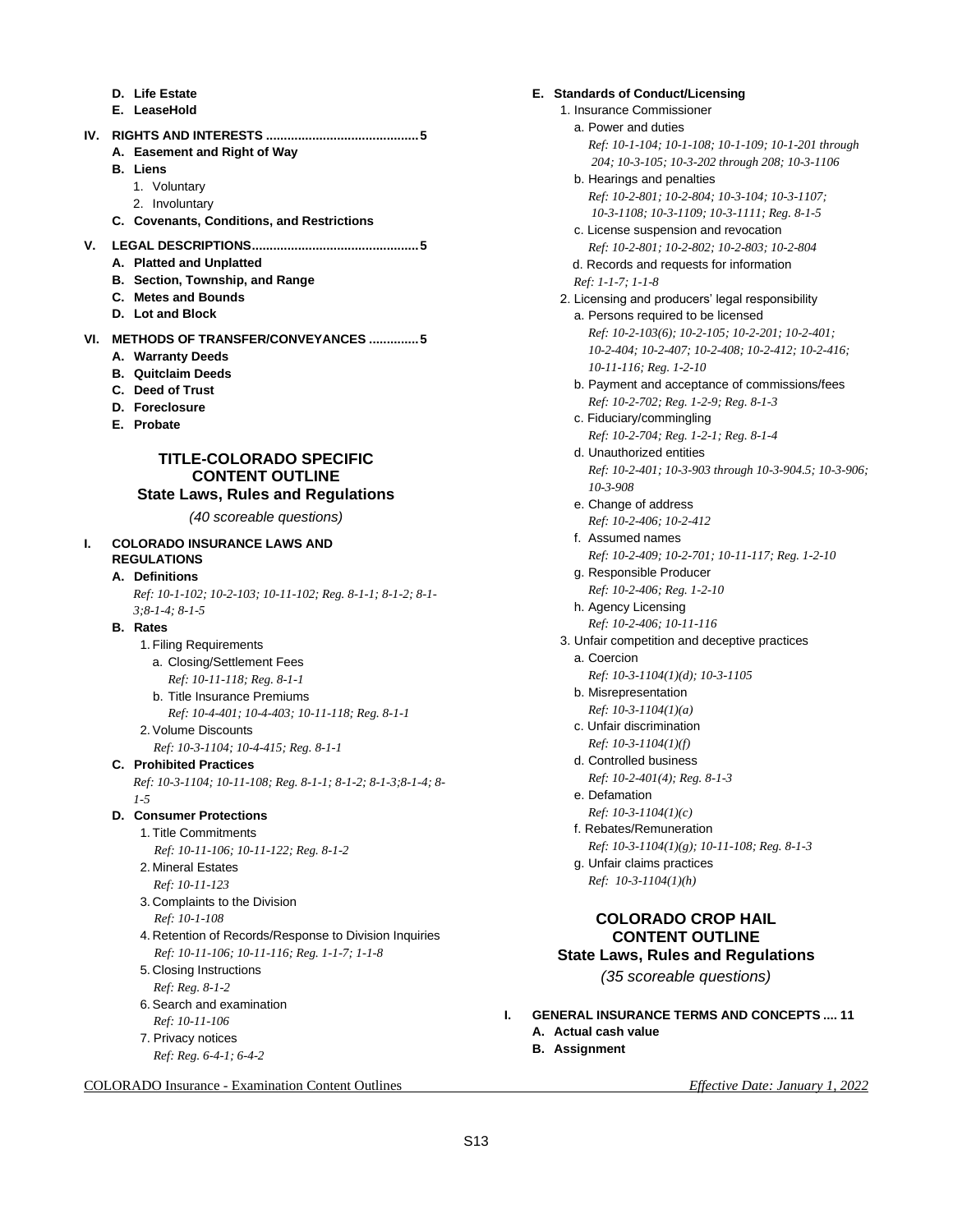- **C. Binder**
- **D. Coinsurance**
- **E. Hazard**
- **F. Indemnity**
- **G. Insurable interest**
- **H. Insuring Agreement**
- **I. Limits of Liability**
- **J. Loss** 
	- 1. Direct
	- 2. Indirect
- **K. Negligence**
- **L. Occurrence**
- **M. Peril**
- **N. Pro-rata liability**
- **O. Risk**
- **P. Subrogation**
- **Q. Tort Law**
- **R. Crop Hail organizations**
- **S. Federal Acts**
- **II. CROP INSURANCE......................................................12** 
	- **A. Policy rates**
	- **B. Coverages available**
	- **C. Policy provisions** 
		- 1. NCIS general provisions
		- 2. NCIS Special provisions
	- **D. Liability**
	- **E. Claim Settlement Practices**
		- 1. Claims site assessment
			- a. Site testing
			- b. Standard measures
		- c. Location
		- 2. Notice of loss
		- 3. Insured's duties
		- 4. Agent's duties
		- 5. Percentage Plan
		- 6. Arbitration and appraisal
		- 7. Loss payment
	- **F. Cancellation and nonrenewal**
	- **G. NCIS policies**

**III. MULTIPLE PERIL CROP INSURANCE ........................7 A. Fundamentals of Multiple Peril Crop Insurance (MPCI)**

- 1. Actual Production History (APH)
	-
	- 2. Production Reporting
	- 3. Acreage Reporting
	- 4. Important Dates
	- 5. Written Agreements
	- 6. High Risk Land
	- 7. Actuarial Documents
	- 8. Insured Eligibility
	- 9. Units
	- 10. Coverage Levels
	- 11. Administrative Fees
	- 12. Life of the Policy
- 13. Yield/Revenue Guarantees.
- **B. Plans of Insurance**
	- 1. Actual Production History (APH)

COLORADO Insurance - Examination Content Outlines *Effective Date: January 1, 2022*

- a. Buy-up Coverage
- b. Catastrophic Risk Protection Endorsement (CAT)
- 2. Revenue Protection (RP)
- 3. Yield Protection (YP)
- 4. Income Protection (IP)
- 5. Group Risk Plan (GRP)
- 6. Group Risk Income Protection (GRIP)
- 7. Livestock Risk Protection (LRP)
- 8. Livestock Gross Margin (LGM)
- **C. Policy Provisions**
	- 1. Common/Basic Provisions
	- 2. Coarse Grains Provisions
		- a. Replant
		- b. Prevented Planting
		- c. Late Planting
	- 3. Catastrophic Risk Protection Coverage (CAT) Endorsement
- **D. Claims**
	- 1. Covered Perils
	- 2. Loss Reporting Requirements
	- 3. Duties After a Loss
- **IV. COLORADO LAWS, RULES, AND REGULATIONS PERTINENT TO CROP INSURANCE........................... 5**
	- **A. Insurance Commissioner**
		- 1. Power and duties *Ref: 10-1-104; 10-1-108; 10-1-109; 10-1-201 through 204; 10-3-105; 10-3-208; 10-3-1106; 10-4-401*
		- 2. Hearings and penalties *Ref: 10-2-801; 10-2-804; 10-3-1104; 10-3-1107; 10-3- 1108; 10-3-1109; 10-3-1111*
		- 3. License suspension and revocation *Ref: 10-2-108; 10-2-801; 10-2-803*
		- 4. Records and requests for information *Ref: 1-1-7; 1-1-8*
	- **B. Licensing and producers' legal responsibility**
		- 1. Licensing requirements

*Ref: 10-2-103(6); 10-2-105; 10-2-201; 10-2-401; 10-2- 404; 10-2-407; 10-2-408; 10-2-412; 10-2-416; 10-2- 502; 10-2-701; Reg. 1-2-10*

- 2. Fiduciary/commingling
- *Ref: 10-2-704; Reg. 1-2-1*
- **C. Unfair competition and deceptive practices**
	- 1. Coercion
		- *Ref: 10-3-1104(1)(d); 10-3-1105*
		- 2. Misrepresentation *Ref: 10-3-1104(1)(a)*
		- 3. Unfair discrimination *Ref: 10-3-1104(1)(f); 10-3-1104.5*
		- 4. Controlled business *Ref: 10-2-401(4)*
		- 5. Defamation
			- *Ref: 10-1-116; 10-3-1104(1)(c)*
	- 6. Rebates *Ref: 10-3-1104(1)(g)*

S14

- 7. Unfair claims practices
- *Ref: 10-3-1104(1)(h); 10-16-214; Reg. 5-1-14*
- 8. Colorado Fraud Statute